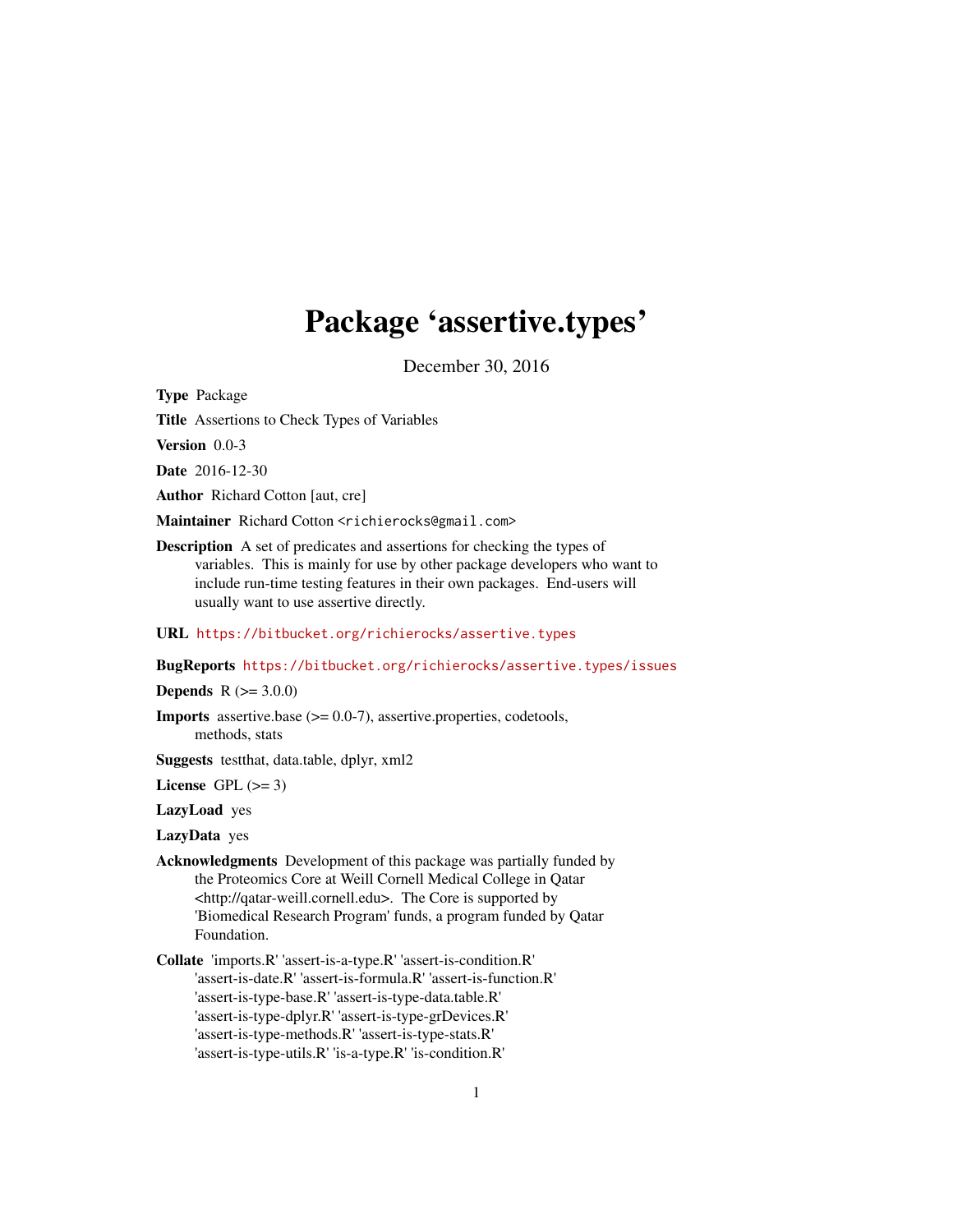## 2 R topics documented:

'is-date.R' 'is-formula.R' 'is-function.R' 'is-type-base.R' 'is-type-data.table.R' 'is-type-dplyr.R' 'is-type-grDevices.R' 'is-type-methods.R' 'is-type-stats.R' 'is-type-utils.R'

RoxygenNote 5.0.1

ByteCompile true

NeedsCompilation no

Repository CRAN

Date/Publication 2016-12-30 19:35:46

## R topics documented:

| 3                                                                                                                          |
|----------------------------------------------------------------------------------------------------------------------------|
| $\overline{4}$                                                                                                             |
| $\overline{4}$                                                                                                             |
| 5                                                                                                                          |
| 6                                                                                                                          |
| $\overline{7}$                                                                                                             |
| 8                                                                                                                          |
| $assert\_ is_a_raw \ldots \ldots \ldots \ldots \ldots \ldots \ldots \ldots \ldots \ldots \ldots \ldots \ldots$<br>10       |
| $assert_is_a_string \dots \dots \dots \dots \dots \dots \dots \dots \dots \dots \dots \dots \dots \dots \dots \dots$<br>11 |
| 12                                                                                                                         |
| 13                                                                                                                         |
| 14                                                                                                                         |
| 15<br>$assert_i$ is $_data$ .                                                                                              |
| 16                                                                                                                         |
| 17                                                                                                                         |
| 18                                                                                                                         |
| 18                                                                                                                         |
| 19                                                                                                                         |
| 20                                                                                                                         |
| 21                                                                                                                         |
| 22                                                                                                                         |
| 23                                                                                                                         |
| 24                                                                                                                         |
| 25                                                                                                                         |
| 26                                                                                                                         |
| 26                                                                                                                         |
| 27                                                                                                                         |
| 28                                                                                                                         |
| 30                                                                                                                         |
| 31                                                                                                                         |
| 32                                                                                                                         |
|                                                                                                                            |
|                                                                                                                            |

**Index** [35](#page-34-0)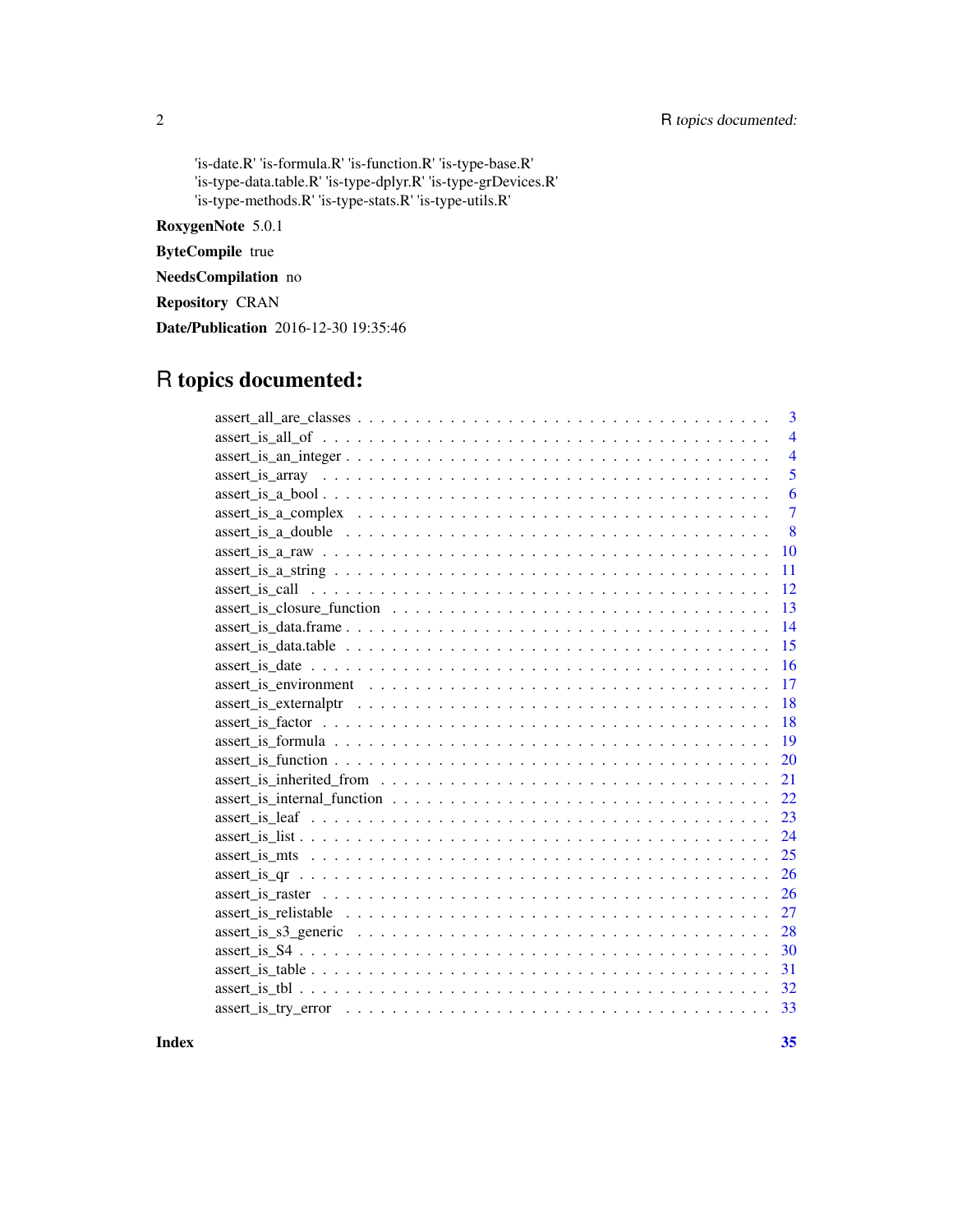<span id="page-2-0"></span>assert\_all\_are\_classes

*Is the input the name of a (formally defined) class?*

## Description

Checks to see if the input is the name of a (formally defined) class.

## Usage

```
assert_all_are_classes(x, severity = getOption("assertive.severity", "stop"))
assert_any_are_classes(x, severity = getOption("assertive.severity", "stop"))
is\_class(x, .xname = get\_name_in\_parent(x))
```
## Arguments

|          | Input to check.                                                                                            |
|----------|------------------------------------------------------------------------------------------------------------|
| severity | How severe should the consequences of the assertion be? Either "stop", "warning",<br>"message", or "none". |
| .xname   | Not intended to be used directly.                                                                          |

## Value

is\_class is a vectorised wrapper for isClass. assert\_is\_class returns nothing but throws an error if is\_class returns FALSE.

## See Also

## [isClass](#page-0-0).

```
assert_all_are_classes(c("lm", "numeric"))
```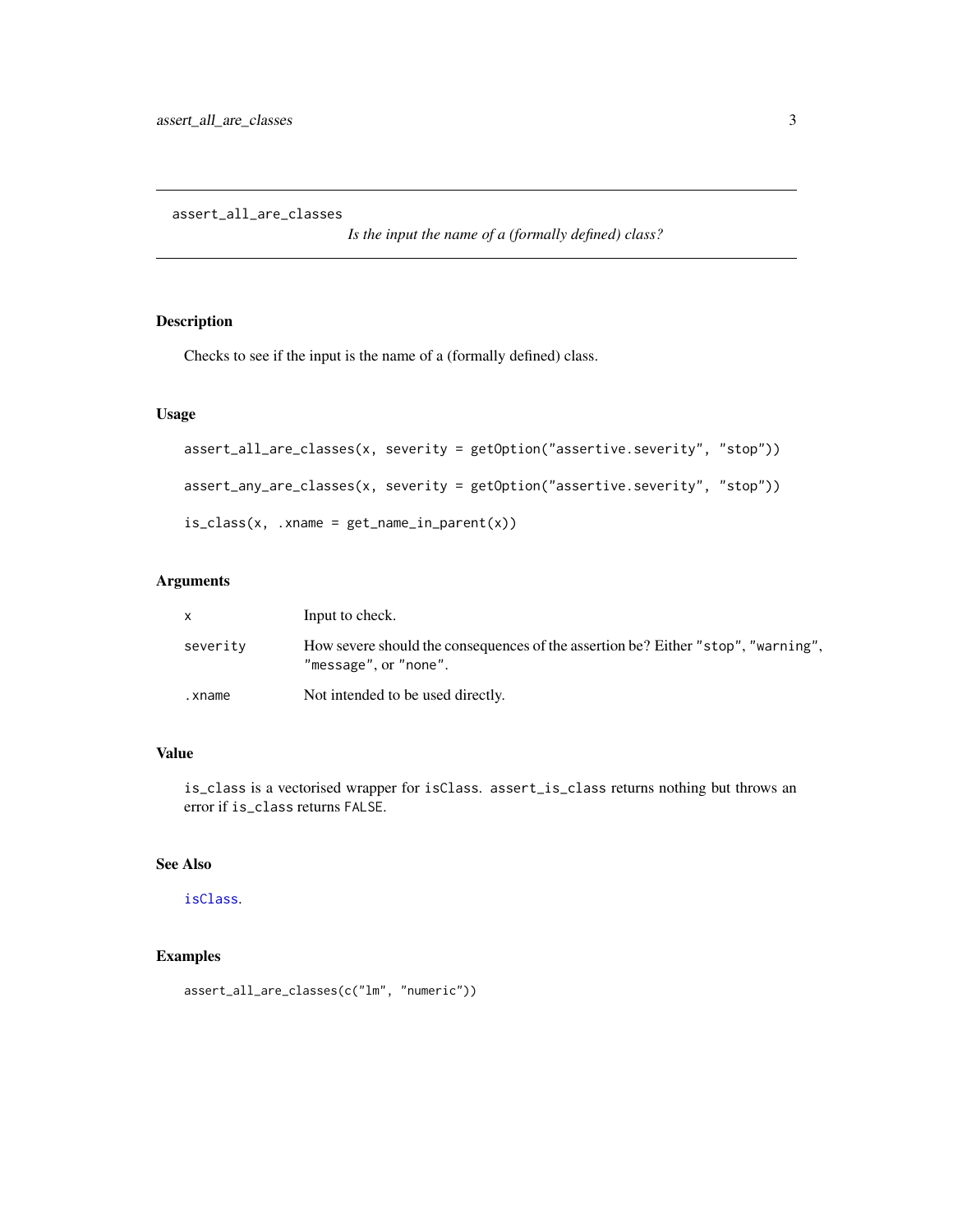<span id="page-3-0"></span>assert\_is\_all\_of *Does x belong to these classes?*

#### Description

Checks to see if x belongs to any of the classes in classes.

## Usage

```
assert_is_all_of(x, classes, severity = getOption("assertive.severity",
  "stop"))
```

```
assert_is_any_of(x, classes, severity = getOption("assertive.severity",
  "stop"))
```
## Arguments

|          | Input to check.                                                                                            |
|----------|------------------------------------------------------------------------------------------------------------|
| classes  | As for class.                                                                                              |
| severity | How severe should the consequences of the assertion be? Either "stop", "warning",<br>"message", or "none". |

#### Value

The functions return nothing but throw an error if x does not have any/all of the class classes.

#### See Also

#### [is2](#page-0-0)

## Examples

```
assert_is_all_of(1:10, c("integer", "numeric"))
#These examples should fail.
assertive.base::dont_stop(assert_is_any_of(1:10, c("list", "data.frame")))
```
assert\_is\_an\_integer *Is the input an integer?*

## <span id="page-3-1"></span>Description

Checks to see if the input is an integer.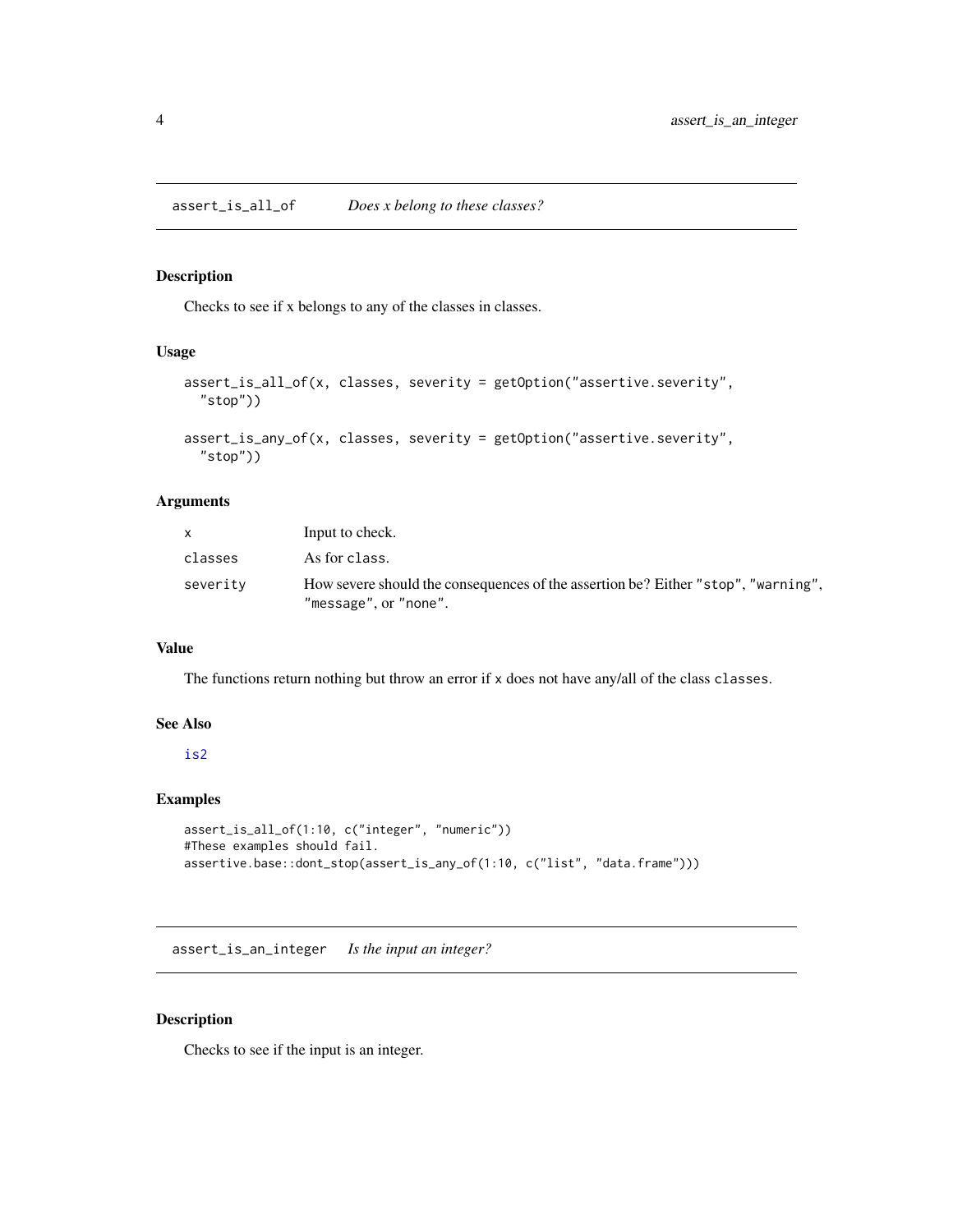<span id="page-4-0"></span>assert\_is\_array 5

#### Usage

```
assert_is_an_integer(x, severity = getOption("assertive.severity", "stop"))
assert_is_integer(x, severity = getOption("assertive.severity", "stop"))
is_an\_integer(x, xname = get_name_in\_parent(x))is\_integer(x, .xname = get\_name_in\_parent(x))
```
## Arguments

|          | Input to check.                                                                                            |
|----------|------------------------------------------------------------------------------------------------------------|
| severity | How severe should the consequences of the assertion be? Either "stop", "warning",<br>"message", or "none". |
| .xname   | Not intended to be used directly.                                                                          |

## Value

is\_integer wraps is.integer, providing more information on failure. is\_an\_integer returns TRUE if the input is an integer and scalar. The assert\_\* functions return nothing but throw an error if the corresponding is\_\* function returns FALSE.

## See Also

[is.integer](#page-0-0) and [is\\_scalar](#page-0-0).

## Examples

```
assert_is_integer(1:10)
assert_is_an_integer(99L)
#These examples should fail.
assertive.base::dont_stop(assert_is_integer(c(1, 2, 3)))
assertive.base::dont_stop(assert_is_an_integer(1:10))
assertive.base::dont_stop(assert_is_an_integer(integer()))
```
assert\_is\_array *Is the input an array or matrix?*

## Description

Checks to see if the input is an array or matrix.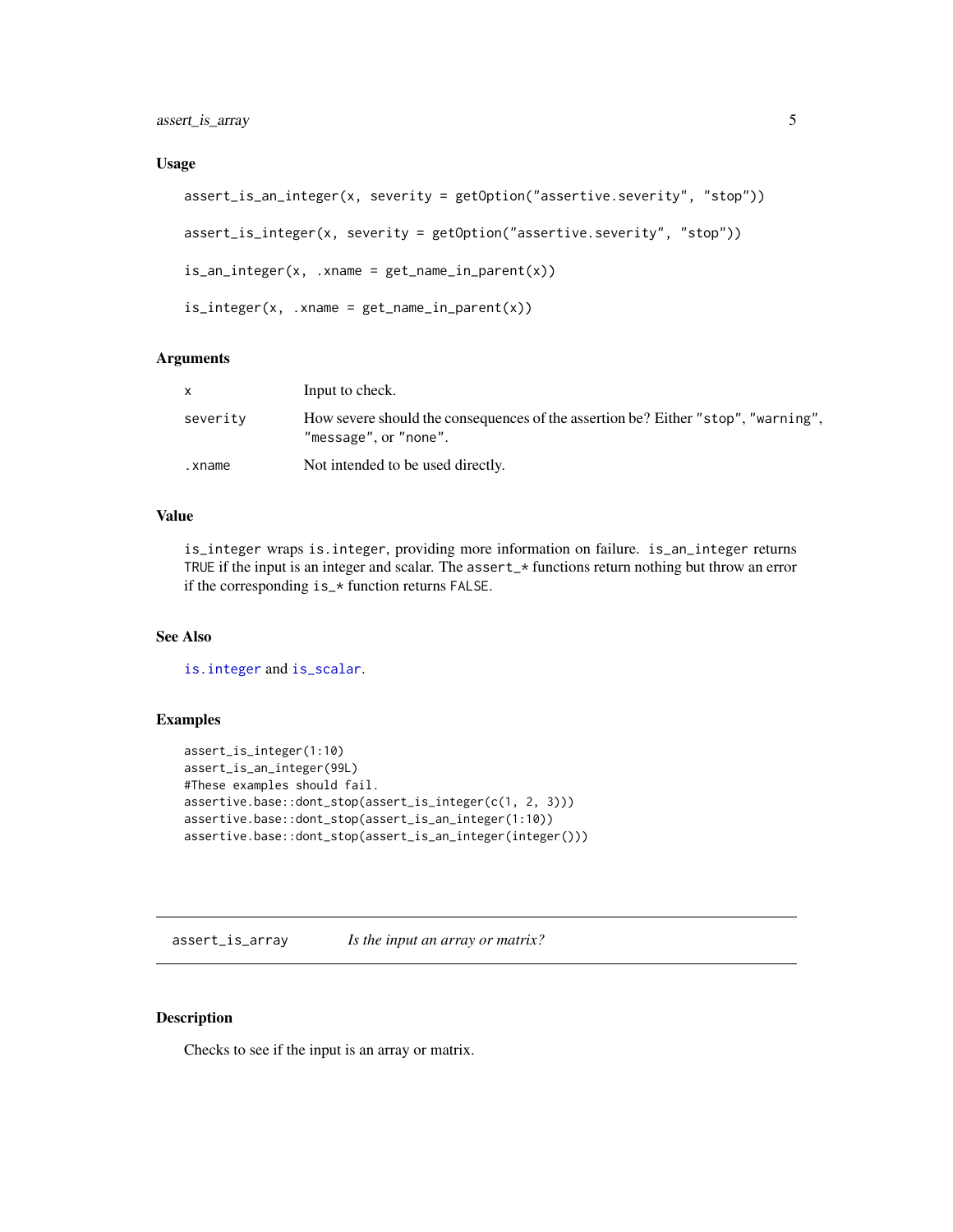#### <span id="page-5-0"></span>Usage

```
assert_is_array(x, severity = getOption("assertive.severity", "stop"))
assert_is_matrix(x, severity = getOption("assertive.severity", "stop"))
is_array(x, xname = get_name_in_parent(x))is_matrix(x, xname = get_name_in.parent(x))
```
### Arguments

|          | Input to check.                                                                                            |
|----------|------------------------------------------------------------------------------------------------------------|
| severity | How severe should the consequences of the assertion be? Either "stop", "warning",<br>"message", or "none". |
| .xname   | Not intended to be used directly.                                                                          |

## Value

is\_array and is\_matrix wrap is.array, and is.matrix respectively, providing more information on failure. The assert\_\* functions return nothing but throw an error if the corresponding is\_\* function returns FALSE.

#### Examples

```
assert_is_array(array())
assert_is_array(matrix())
assert_is_matrix(matrix())
#These examples should fail.
assertive.base::dont_stop(assert_is_matrix(array()))
```
assert\_is\_a\_bool *Is the input logical?*

## **Description**

Checks to see if the input is logical.

```
assert_is_a_bool(x, severity = getOption("assertive.severity", "stop"))
assert_is_logical(x, severity = getOption("assertive.severity", "stop"))
is_a_bool(x, xname = get_name_in_parent(x))is\_logical(x, .xname = get\_name_in\_parent(x))
```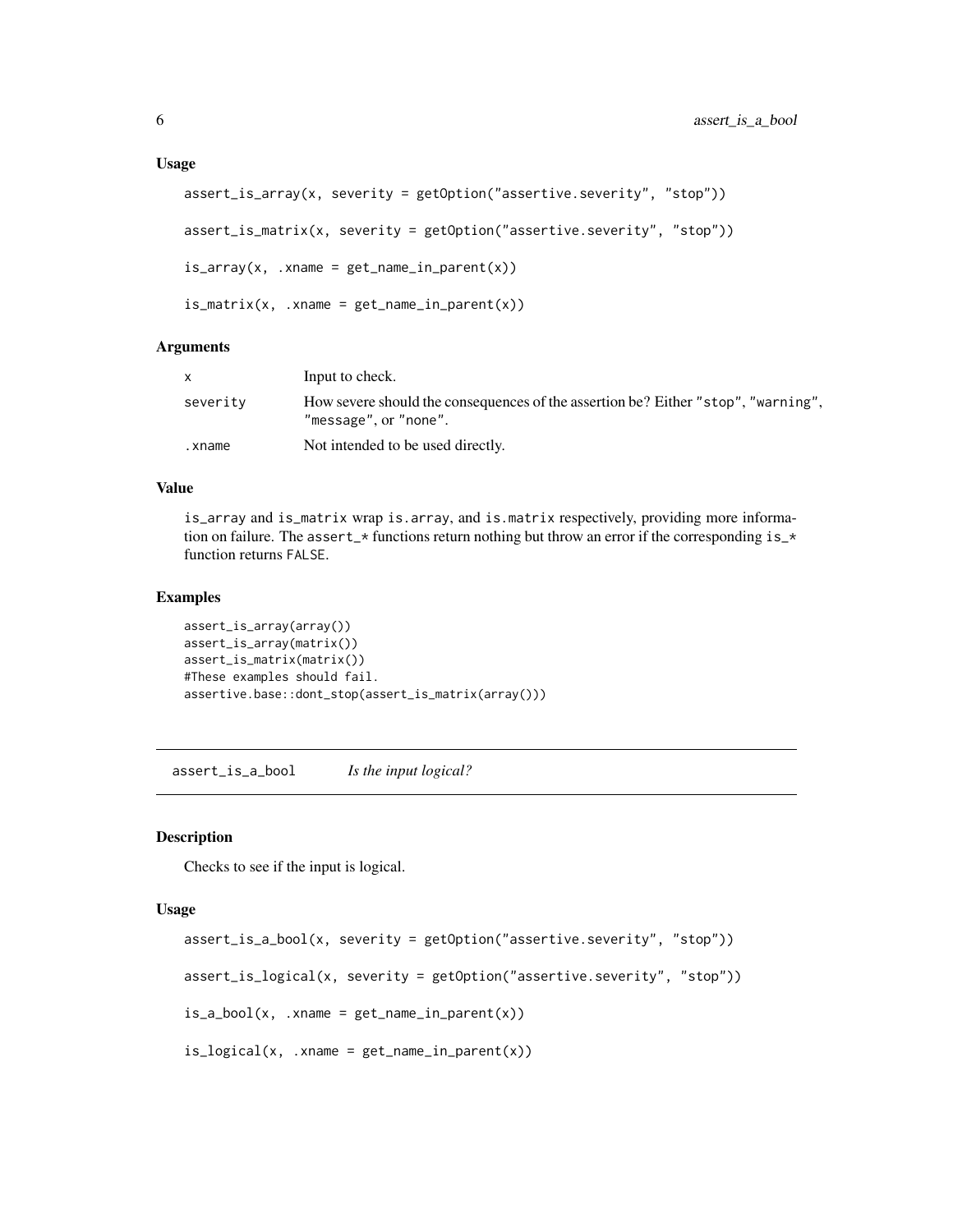<span id="page-6-0"></span>

| $\mathsf{x}$ | Input to check.                                                                                            |
|--------------|------------------------------------------------------------------------------------------------------------|
| severity     | How severe should the consequences of the assertion be? Either "stop", "warning",<br>"message", or "none". |
| .xname       | Not intended to be used directly.                                                                          |

## Value

is\_logical wraps is.logical, providing more information on failure. is\_a\_bool returns TRUE if the input is logical and scalar. The assert\_\* functions return nothing but throw an error if the corresponding is\_\* function returns FALSE.

## See Also

[is.logical](#page-0-0) and [is\\_scalar](#page-0-0).

#### Examples

```
assert_is_logical(runif(10) > 0.5)
assert_is_a_bool(TRUE)
assert_is_a_bool(NA)
#These examples should fail.
assertive.base::dont_stop(assert_is_logical(1))
assertive.base::dont_stop(assert_is_a_bool(c(TRUE, FALSE)))
assertive.base::dont_stop(assert_is_a_bool(logical()))
```
assert\_is\_a\_complex *Is the input complex?*

#### Description

Checks to see if the input is complex.

```
assert_is_a_complex(x, severity = getOption("assertive.severity", "stop"))
assert_is_complex(x, severity = getOption("assertive.severity", "stop"))
is_a_{\text{complex}(x, x) .xname = get_name_in_parent(x))
is\_complex(x, xname = get_name_in\_parent(x))
```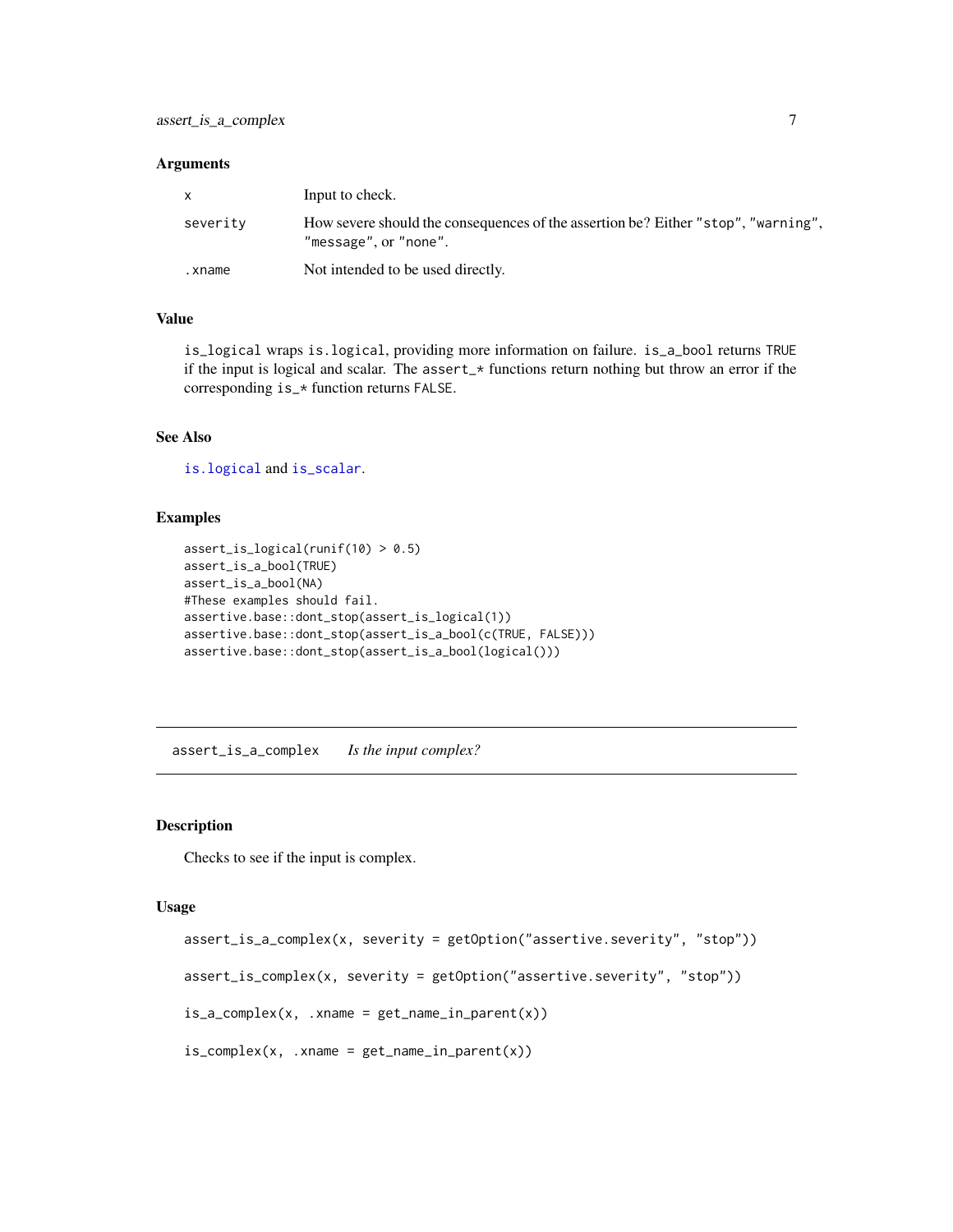<span id="page-7-0"></span>

| $\mathsf{X}$ | Input to check.                                                                                            |
|--------------|------------------------------------------------------------------------------------------------------------|
| severity     | How severe should the consequences of the assertion be? Either "stop", "warning",<br>"message", or "none". |
| .xname       | Not intended to be used directly.                                                                          |

#### Value

is\_complex wraps is.complex, providing more information on failure. is\_a\_complex returns TRUE if the input is complex and scalar. The assert\_\* functions return nothing but throw an error if the corresponding is\_\* function returns FALSE.

## See Also

[is.complex](#page-0-0) and [is\\_scalar](#page-0-0).

#### Examples

```
assert_is_complex(c(1i, 2i))
assert_is_a_complex(1i)
assert_is_a_complex(1 + 0i)
assert_is_a_complex(NA_complex_)
#These examples should fail.
assertive.base::dont_stop(assert_is_complex(1:10))
assertive.base::dont_stop(assert_is_a_complex(c(1i, 2i)))
assertive.base::dont_stop(assert_is_a_complex(complex()))
```
assert\_is\_a\_double *Is the input numeric?*

#### Description

Checks to see if the input is numeric.

```
assert_is_a_double(x, severity = getOption("assertive.severity", "stop"))
assert_is_a_number(x, severity = getOption("assertive.severity", "stop"))
assert_is_double(x, severity = getOption("assertive.severity", "stop"))
assert_is_numeric(x, severity = getOption("assertive.severity", "stop"))
is_a_double(x, .xname = get_name_in_parent(x))
is_a_number(x, xname = get_name_in.parent(x))
```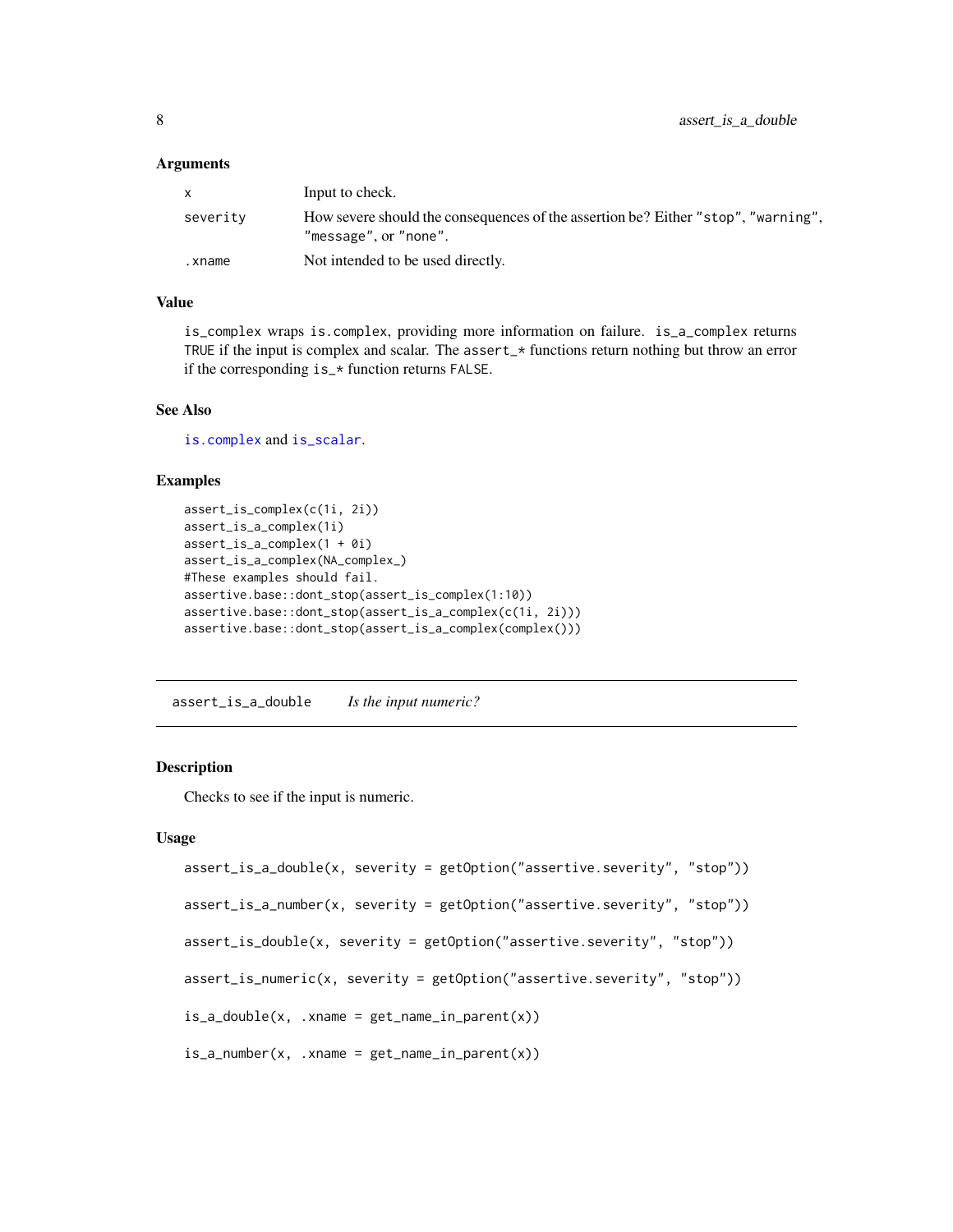```
is\_double(x, .xname = get_name_in\_parent(x))is\_numeric(x, .xname = get\_name_in\_parent(x))
```

| $\mathsf{x}$ | Input to check.                                                                                            |
|--------------|------------------------------------------------------------------------------------------------------------|
| severity     | How severe should the consequences of the assertion be? Either "stop", "warning",<br>"message", or "none". |
| .xname       | Not intended to be used directly.                                                                          |

#### Value

is\_numeric wraps is.numeric, providing more information on failure. is\_a\_number returns TRUE if the input is numeric and scalar. The assert\_ $\star$  functions return nothing but throw an error if the corresponding is\_\* function returns FALSE.

#### **Note**

numeric means either double or integer, inc this case.

## See Also

[is\\_integer](#page-3-1), [is.numeric](#page-0-0) and [is\\_scalar](#page-0-0).

#### Examples

```
# "numeric" fns work on double or integers;
assert_is_numeric(1:10)
```

```
# Here we check for length 1 as well as type
assert_is_a_number(pi)
assert_is_a_number(1L)
assert_is_a_number(NA_real_)
```
# "double" fns fail for integers. assert\_is\_a\_double(pi)

```
#These examples should fail.
assertive.base::dont_stop(assert_is_numeric(c(TRUE, FALSE)))
assertive.base::dont_stop(assert_is_a_number(1:10))
assertive.base::dont_stop(assert_is_a_number(numeric()))
assertive.base::dont_stop(assert_is_double(1:10))
```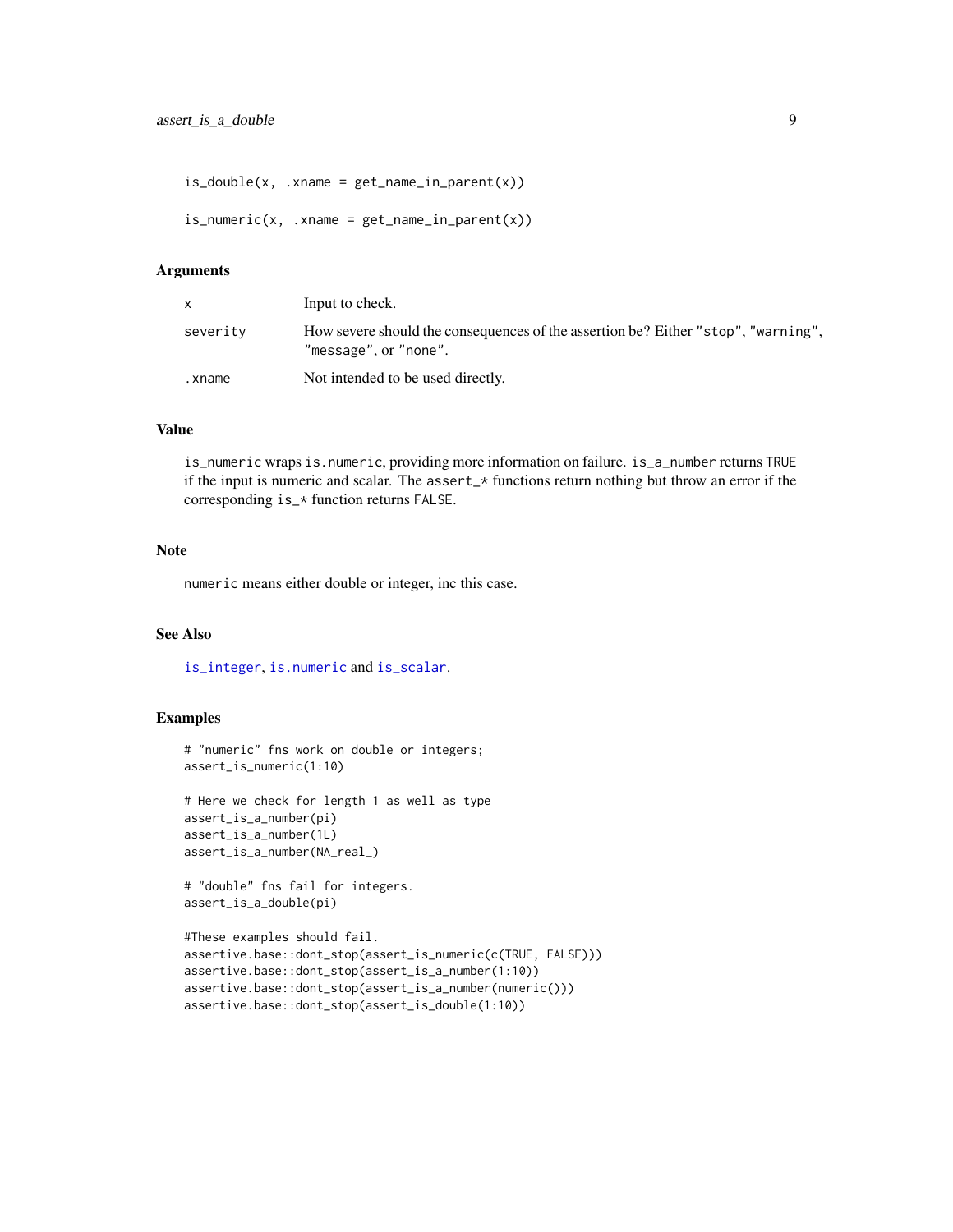<span id="page-9-0"></span>Checks to see if the input is raw.

#### Usage

```
assert_is_a_raw(x, severity = getOption("assertive.severity", "stop"))
assert_is_raw(x, severity = getOption("assertive.severity", "stop"))
is_a-raw(x, .xname = get_name_in-parent(x))
is_{raw}(x, xname = get_{name_in\_parent}(x))
```
#### Arguments

|          | Input to check.                                                                                            |
|----------|------------------------------------------------------------------------------------------------------------|
| severity | How severe should the consequences of the assertion be? Either "stop", "warning",<br>"message", or "none". |
| .xname   | Not intended to be used directly.                                                                          |

## Value

is\_raw wraps is.raw, providing more information on failure. is\_a\_raw returns TRUE if the input is raw and scalar. The assert\_\* functions return nothing but throws an error if the corresponding is\_\* function returns FALSE.

## See Also

[is.raw](#page-0-0) and [is\\_scalar](#page-0-0).

```
assert_is_raw(as.raw(1:10))
assert_is_a_raw(as.raw(255))
#These examples should fail.
assertive.base::dont_stop(assert_is_raw(c(TRUE, FALSE)))
assertive.base::dont_stop(assert_is_a_raw(as.raw(1:10)))
assertive.base::dont_stop(assert_is_a_raw(raw()))
```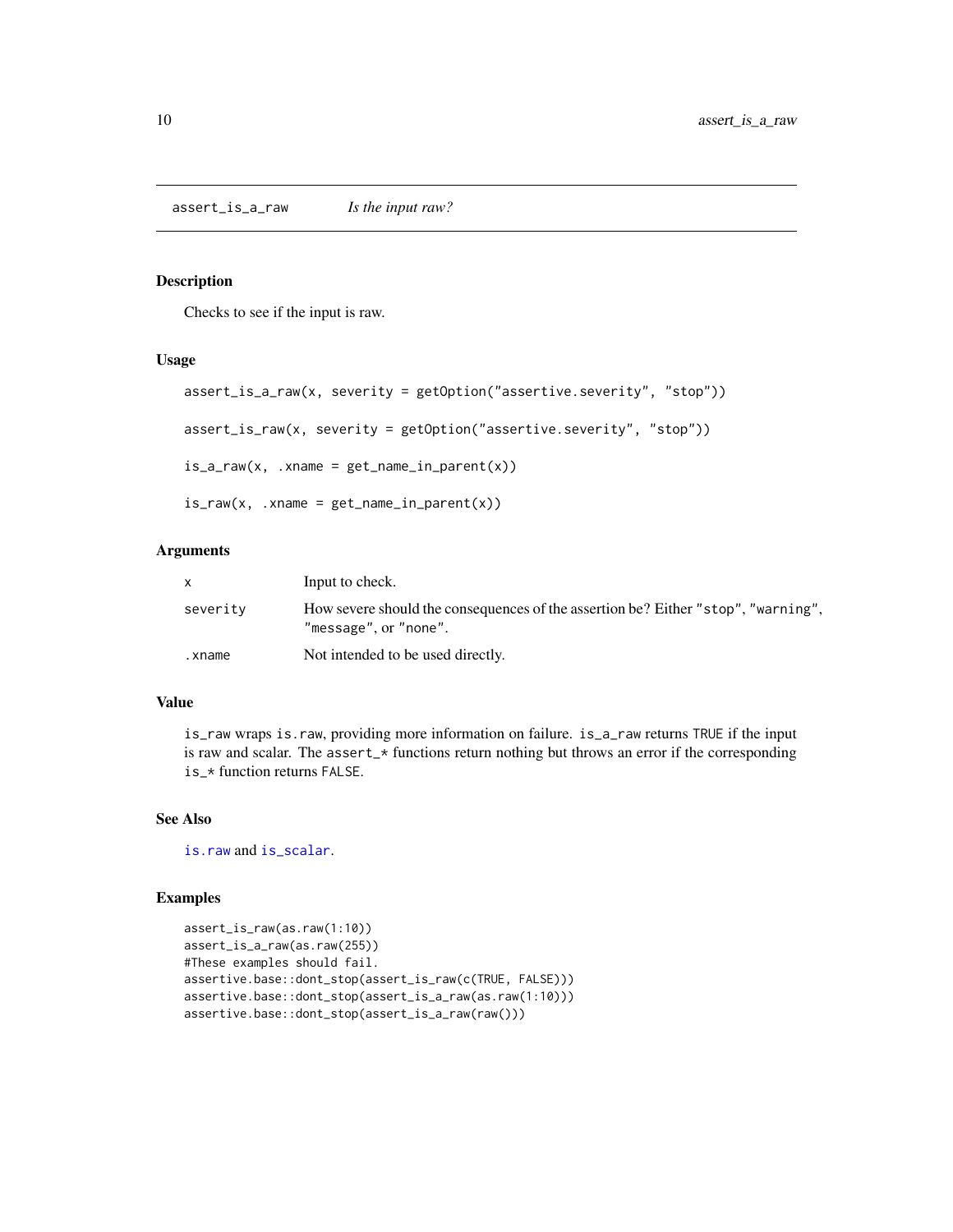<span id="page-10-0"></span>assert\_is\_a\_string *Is the input of type character?*

## Description

Checks to see if the input is of type character.

## Usage

```
assert_is_a_string(x, severity = getOption("assertive.severity", "stop"))
assert_is_character(x, severity = getOption("assertive.severity", "stop"))
is_a_sstring(x, xname = get_name_in_parent(x))is_{\text{c}}\text{character}(x, \dots, x) .xname = get_name_in_parent(x))
```
## Arguments

| X.       | Input to check.                                                                                            |
|----------|------------------------------------------------------------------------------------------------------------|
| severity | How severe should the consequences of the assertion be? Either "stop", "warning",<br>"message", or "none". |
| .xname   | Not intended to be used directly.                                                                          |

## Value

is\_character wraps is.character, providing more information on failure. is\_a\_string returns TRUE if the input is character and scalar. The assert\_\* functions return nothing but throw an error if the corresponding is\_\* function returns FALSE.

## See Also

```
is.character and is_scalar.
```

```
assert_is_character(letters)
assertive.base::dont_stop(assert_is_character(factor(letters)))
```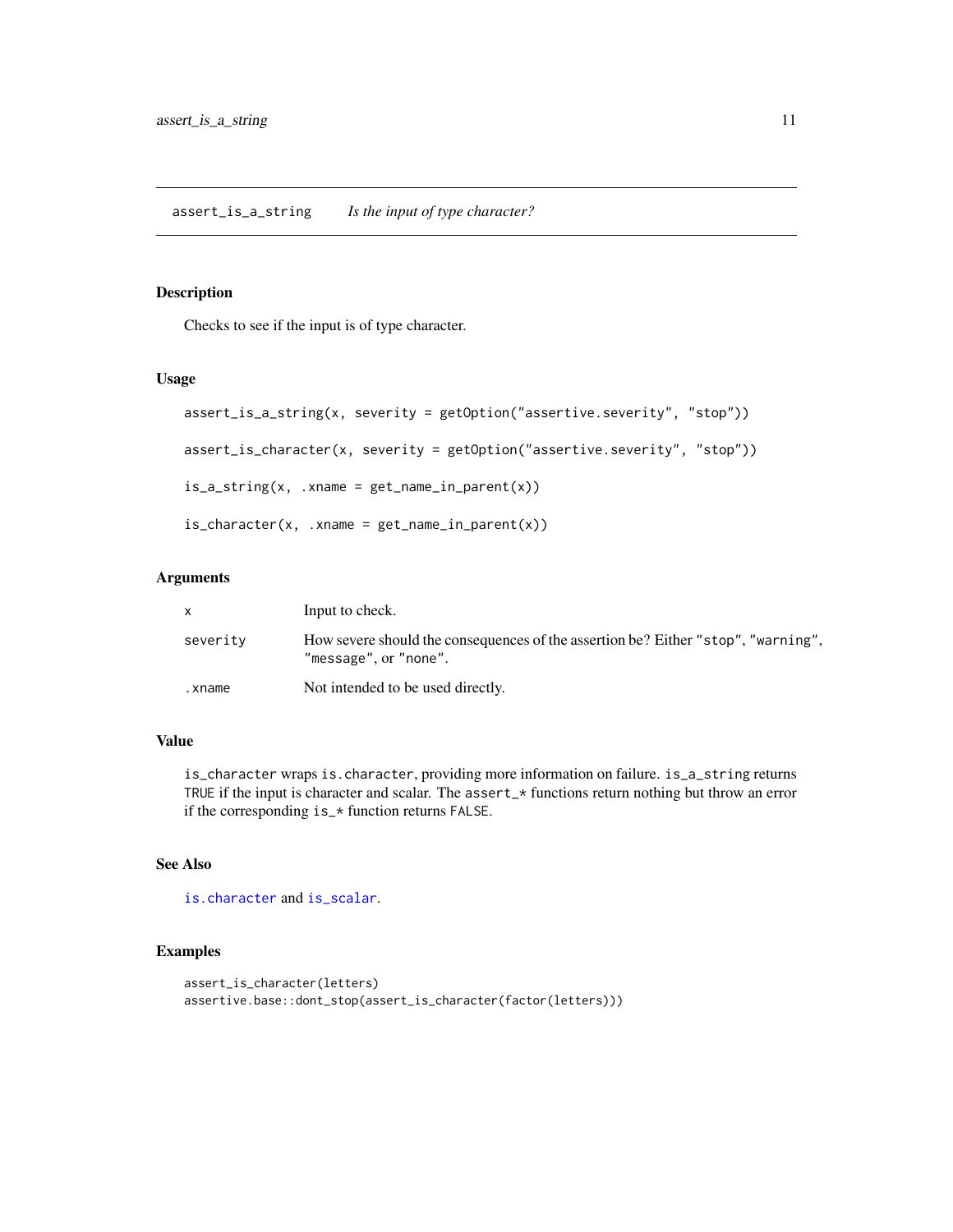<span id="page-11-1"></span><span id="page-11-0"></span>Checks to see if the input is a language object.

## Usage

```
assert_is_call(x, severity = getOption("assertive.severity", "stop"))
assert_is_expression(x, severity = getOption("assertive.severity", "stop"))
assert_is_language(x, severity = getOption("assertive.severity", "stop"))
assert_is_name(x, severity = getOption("assertive.severity", "stop"))
assert_is_symbol(x, severity = getOption("assertive.severity", "stop"))
is\_call(x, .xname = get_name_in\_parent(x))is\_expression(x, .xname = get_name_in\_parent(x))is_language(x, .xname = get_name_in_parent(x))
is_name(x, xname = get_name_in.parent(x))is\_symbol(x, .xname = get\_name_in\_parent(x))
```
## Arguments

| X        | Input to check.                                                                                            |
|----------|------------------------------------------------------------------------------------------------------------|
| severity | How severe should the consequences of the assertion be? Either "stop", "warning",<br>"message", or "none". |
| .xname   | Not intended to be used directly.                                                                          |

#### Value

is\_call, is\_expression, is\_language, is\_name and is\_symbol wrap the corresponding is.\* functions, providing more information on failure. The assert\_\* functions return nothing but throw an error if the corresponding is\_\* function returns FALSE.

#### Note

is\_name and is\_symbol are different names for the same function.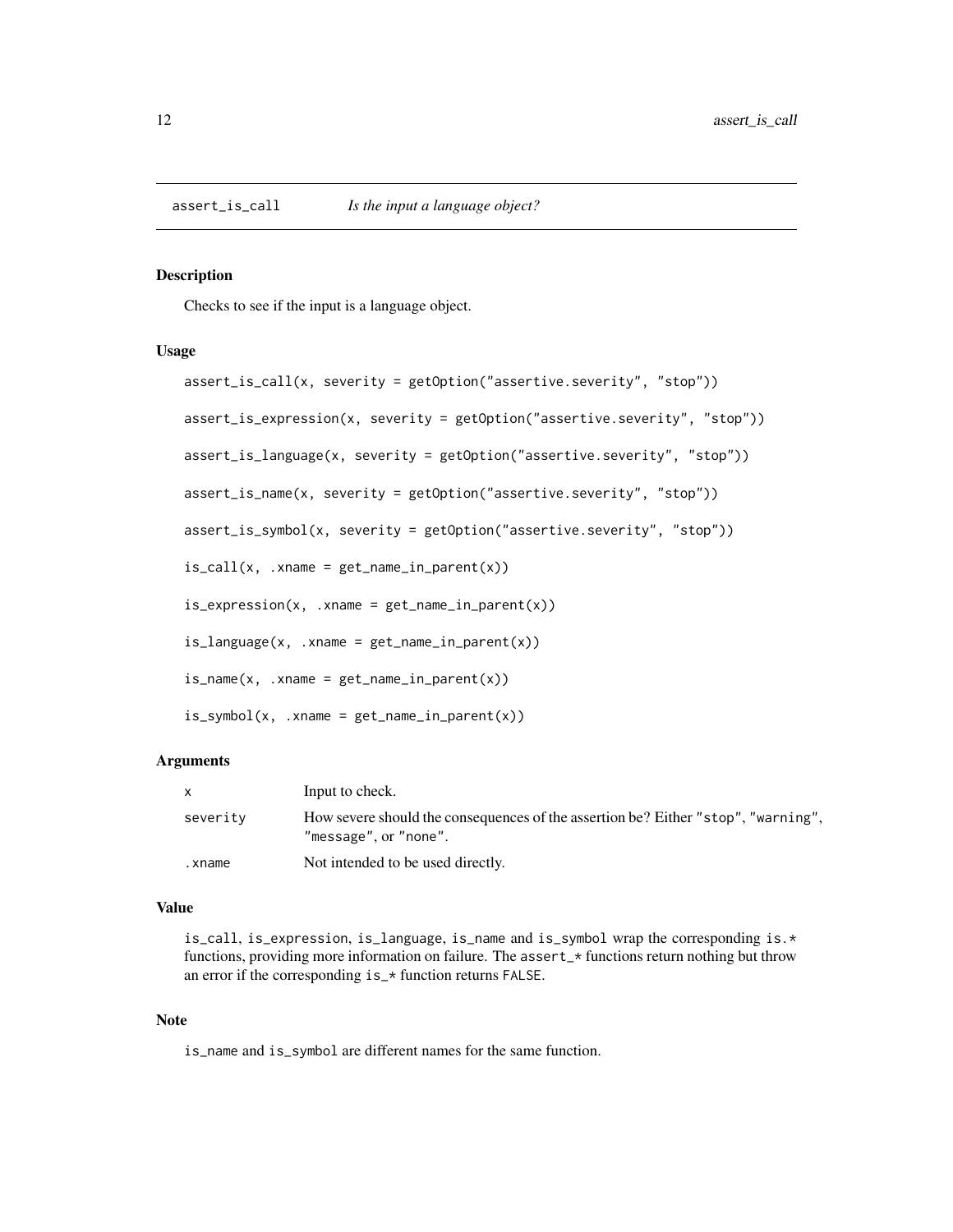## <span id="page-12-0"></span>See Also

[is.call](#page-0-0), [is.expression](#page-0-0) [is.language](#page-0-0) and [is.name](#page-0-0).

#### Examples

```
a_call <- call("sin", "pi")
assert_is_call(a_call)
assert_is_language(a_call)
an_expression <- expression(sin(pi))
assert_is_expression(an_expression)
assert_is_language(an_expression)
a_name <- as.name("foo")
assert_is_name(a_name)
assert_is_language(a_name)
#These examples should fail.
assertive.base::dont_stop(assert_is_language(function(){}))
```
assert\_is\_closure\_function

*Is the input a closure, builtin or special function?*

## <span id="page-12-1"></span>Description

Checks to see if the input is a closure, builtin or special function.

#### Usage

```
assert_is_closure_function(x, severity = getOption("assertive.severity",
  "stop"))
assert_is_builtin_function(x, severity = getOption("assertive.severity",
  "stop"))
assert_is_special_function(x, severity = getOption("assertive.severity",
  "stop"))
is\_closure\_function(x, .xname = get\_name_in\_parent(x))is\_builtin\_function(x, .xname = get\_name_in\_parent(x))is_special_function(x, .xname = get_name_in_parent(x))
```
#### Arguments

|          | Input to check.                                                                                            |
|----------|------------------------------------------------------------------------------------------------------------|
| severity | How severe should the consequences of the assertion be? Either "stop", "warning",<br>"message", or "none". |
| .xname   | Not intended to be used directly.                                                                          |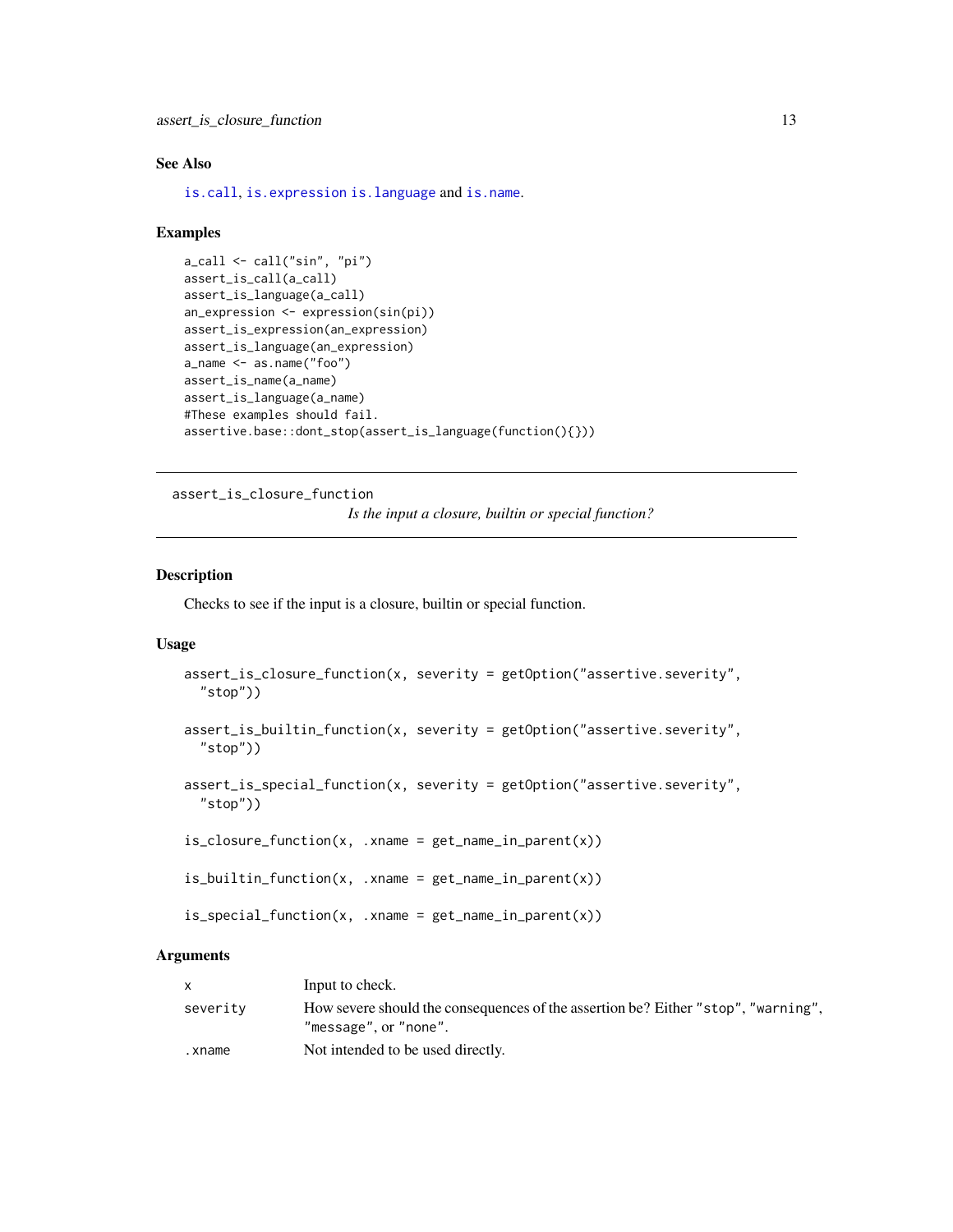#### <span id="page-13-0"></span>Value

is\_internal\_function returns TRUE when the input is a closure function that calls [.Internal](#page-0-0). The assert\_ $\star$  function returns nothing but throw an error if the corresponding is\_ $\star$  function returns FALSE.

## References

There is some discussion of closure vs. builtin vs. special functions in the Argument Evaluation section of R-internals. [https://cran.r-project.org/doc/manuals/r-devel/R-ints.html#](https://cran.r-project.org/doc/manuals/r-devel/R-ints.html#Argument-evaluation) [Argument-evaluation](https://cran.r-project.org/doc/manuals/r-devel/R-ints.html#Argument-evaluation)

#### See Also

[is.function](#page-0-0) and its assertive wrapper [is\\_function](#page-19-1). [typeof](#page-0-0) is used to distinguish the three types of function.

## Examples

```
# most functions are closures
is closure function(mean)
is_closure_function(lm)
is_closure_function(summary)
# builtin functions are typically math operators, low level math functions
# and commonly used functions
is_builtin_function(`*`)
is_builtin_function(cumsum)
is_builtin_function(is.numeric)
# special functions are mostly language features
is_special_function(`if`)
is_special_function(`return`)
is_special_function(`~`)
# some failure messages
assertive.base::dont_stop({
assert_is_builtin_function(mean)
assert_is_builtin_function("mean")
})
```
assert\_is\_data.frame *Is the input is a data.frame?*

## Description

Is the input is a data.frame?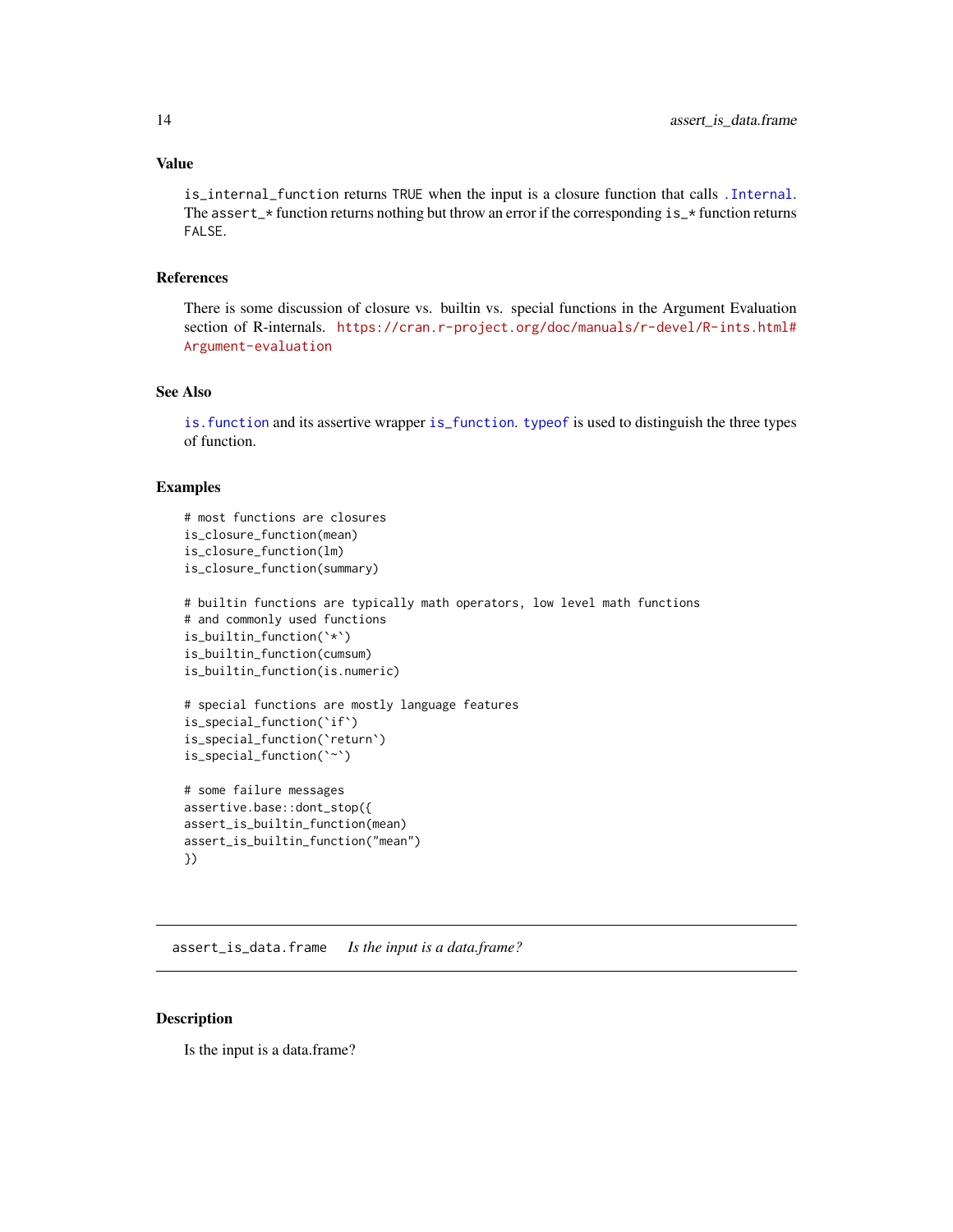#### <span id="page-14-0"></span>Usage

```
assert_is_data.frame(x, severity = getOption("assertive.severity", "stop"))
```

```
is_data.frame(x, .xname = get_name_in_parent(x))
```
## Arguments

| <b>X</b> | Input to check.                                                                                            |
|----------|------------------------------------------------------------------------------------------------------------|
| severity | How severe should the consequences of the assertion be? Either "stop", "warning",<br>"message", or "none". |
| .xname   | Not intended to be used directly.                                                                          |

### Value

is\_data.frame wraps is.data.frame, providing more information on failure. assert\_is\_data.frame returns nothing but throws an error if is\_data.frame returns FALSE.

## See Also

[is.data.frame](#page-0-0).

### Examples

```
assert_is_data.frame(data.frame())
assert_is_data.frame(datasets::CO2)
```
assert\_is\_data.table *Is the input a data.table?*

## Description

Checks to see if the input is a data.table.

#### Usage

```
assert_is_data.table(x, severity = getOption("assertive.severity", "stop"))
```

```
is_data.table(x, xname = get_name_in.parent(x))
```
## Arguments

|          | Input to check.                                                                                            |
|----------|------------------------------------------------------------------------------------------------------------|
| severity | How severe should the consequences of the assertion be? Either "stop", "warning",<br>"message", or "none". |
| .xname   | Not intended to be used directly.                                                                          |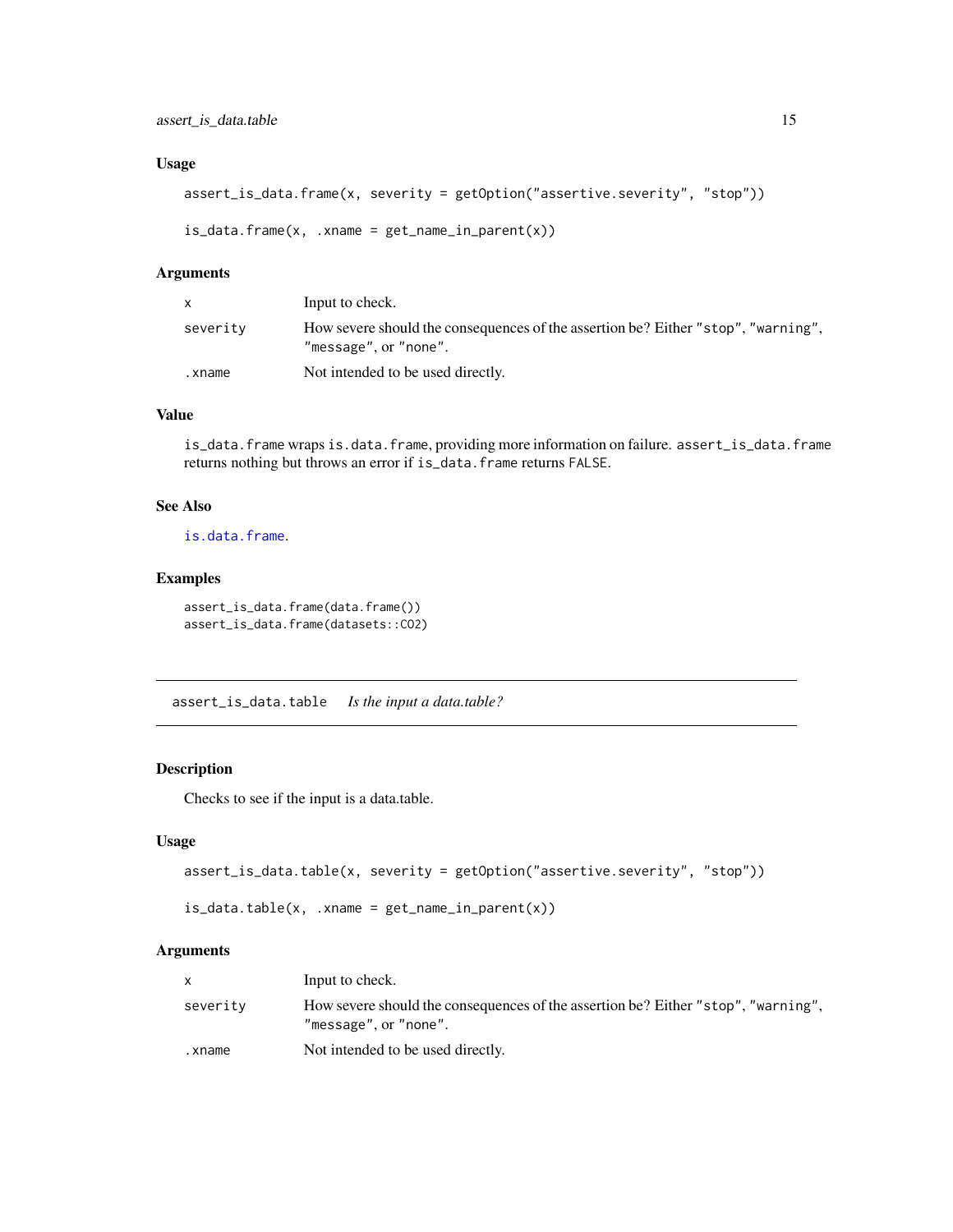## Value

is\_data.table wraps is.data.table, providing more information on failure. The assert\_\* functions return nothing but throws an error if the corresponding  $is_{\mathbf{r}}$  function returns FALSE.

## See Also

[is.data.table](#page-0-0).

#### Examples

```
if(requireNamespace("data.table"))
{
  assert_is_data.table(data.table::data.table(x = 1:5))
  #These examples should fail.
  assertive.base::dont_stop(assert_is_data.table(list(1,2,3)))
} else
{
  message("This example requires the data.table package to be installed.")
}
```
assert\_is\_date *Is the input a date?*

## Description

Checks to see if the input is a Date or POSIXt object.

## Usage

```
assert_is_date(x, severity = getOption("assertive.severity", "stop"))
assert_is_posixct(x, severity = getOption("assertive.severity", "stop"))
assert_is_posixlt(x, severity = getOption("assertive.severity", "stop"))
is_date(x, .xname = get_name_in_parent(x))
is_posixct(x, xname = get_name_in_parent(x))is_posixlt(x, xname = get_name_in_parent(x))
```
## **Arguments**

|          | Input to check.                                                                                            |
|----------|------------------------------------------------------------------------------------------------------------|
| severity | How severe should the consequences of the assertion be? Either "stop", "warning",<br>"message", or "none". |
| .xname   | Not intended to be used directly.                                                                          |

<span id="page-15-0"></span>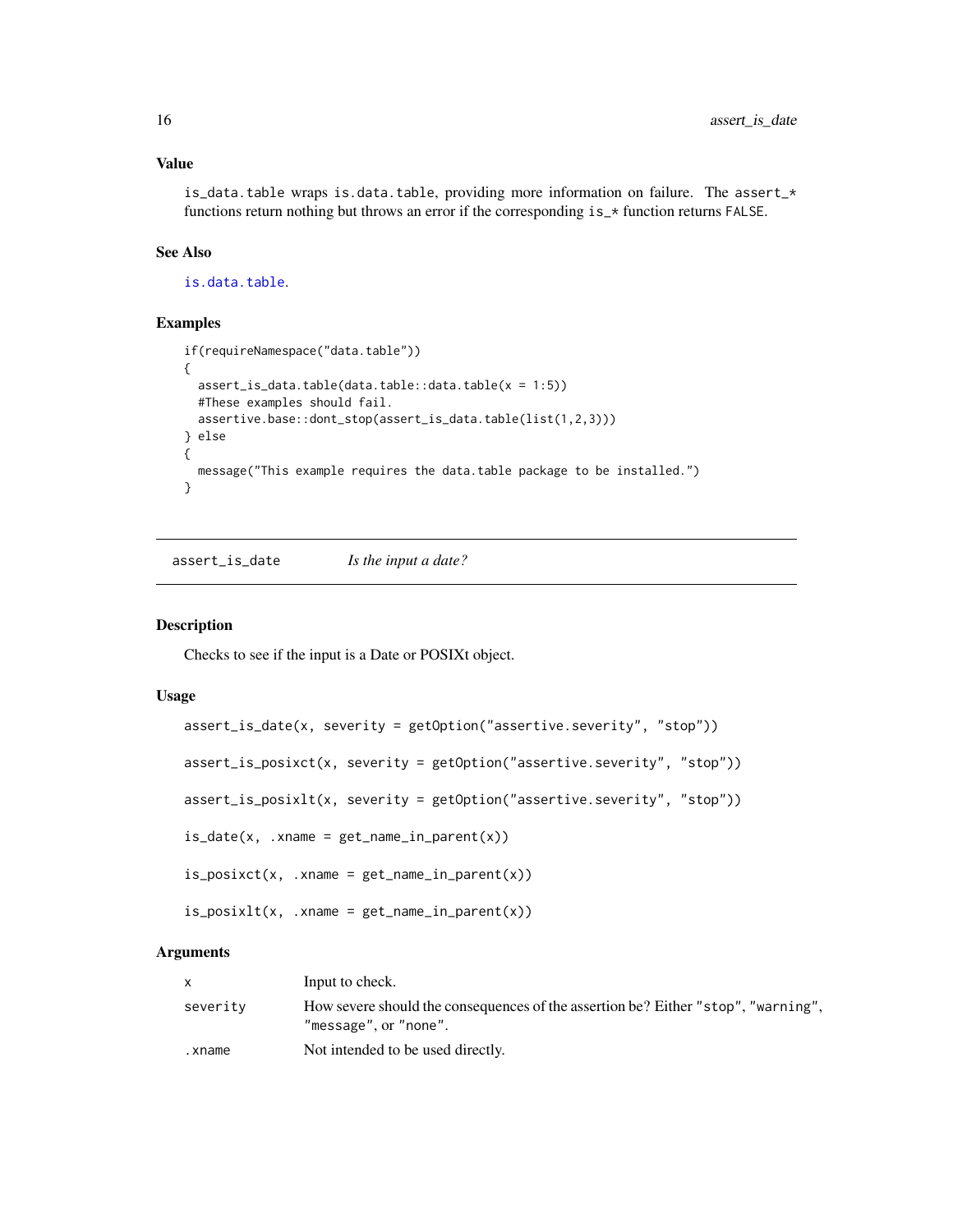## <span id="page-16-0"></span>Value

The is\_\* functions return TRUE or FALSE depending upon whether or not the input is a datetime object.

The assert<sub> $\rightarrow$ </sub> functions return nothing but throw an error if the corresponding is<sub> $\rightarrow$ </sub> function returns FALSE.

## Examples

```
is_date(Sys.Date())
is_posixct(Sys.time())
# These examples should fail.
assertive.base::dont_stop(assert_is_date(Sys.time()))
```
assert\_is\_environment *Is the input an environment?*

#### <span id="page-16-1"></span>Description

Checks to see if the input is an environment.

## Usage

```
assert_is_environment(x, severity = getOption("assertive.severity", "stop"))
```

```
is\_environment(x, xname = get\_name_in\_parent(x))
```
#### Arguments

|          | Input to check.                                                                                            |
|----------|------------------------------------------------------------------------------------------------------------|
| severity | How severe should the consequences of the assertion be? Either "stop", "warning",<br>"message", or "none". |
| .xname   | Not intended to be used directly.                                                                          |

## Value

is\_environment wraps is.environment, providing more information on failure. assert\_is\_environment returns nothing but throws an error if is\_environment returns FALSE.

## See Also

[is.environment](#page-0-0).

```
assert_is_environment(new.env())
assert_is_environment(globalenv())
assert_is_environment(baseenv())
```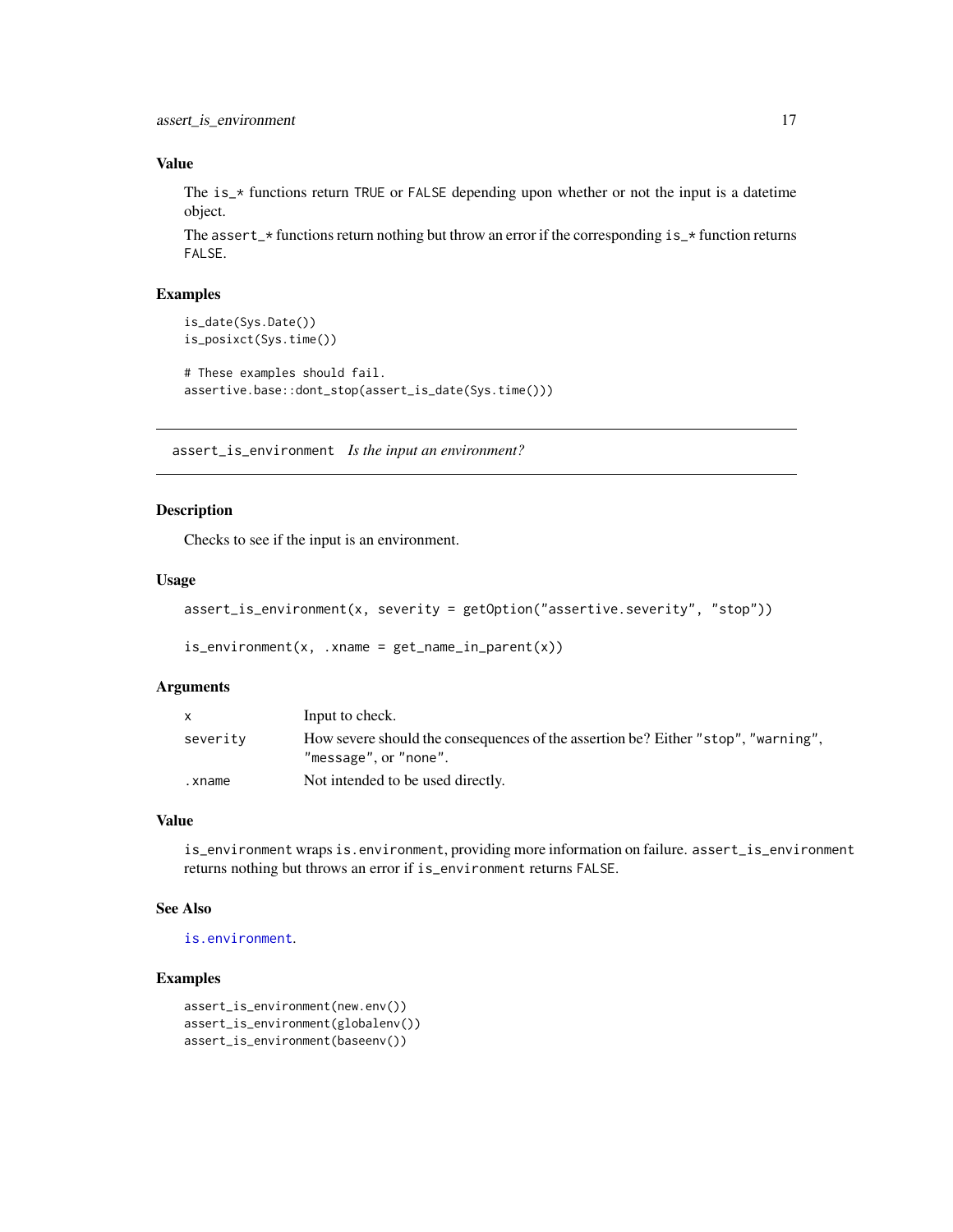<span id="page-17-0"></span>assert\_is\_externalptr *Is the input is an external pointer?*

#### Description

Check whether the input is an external pointer. that is, an object of class ("externalptr").

#### Usage

```
assert_is_externalptr(x, severity = getOption("assertive.severity", "stop"))
```

```
is\_externalptr(x, .xname = get\_name_in\_parent(x))
```
#### Arguments

| X.       | Input to check.                                                                                            |
|----------|------------------------------------------------------------------------------------------------------------|
| severity | How severe should the consequences of the assertion be? Either "stop", "warning",<br>"message", or "none". |
| .xname   | Not intended to be used directly.                                                                          |

#### Value

is\_externalptr wraps is.data.frame, providing more information on failure. assert\_is\_externalptr returns nothing but throws an error if is\_externalptr returns FALSE.

## Examples

```
# The xml2 pkg makes heavy use of external pointers
xptr <- xml2::read_xml("<foo><bar /></foo>")$node
assert_is_externalptr(xptr)
# This should fail
assertive.base::dont_stop({
assert_is_externalptr(NULL)
})
```
assert\_is\_factor *Is the input a factor?*

## Description

Checks to see if the input is an factor.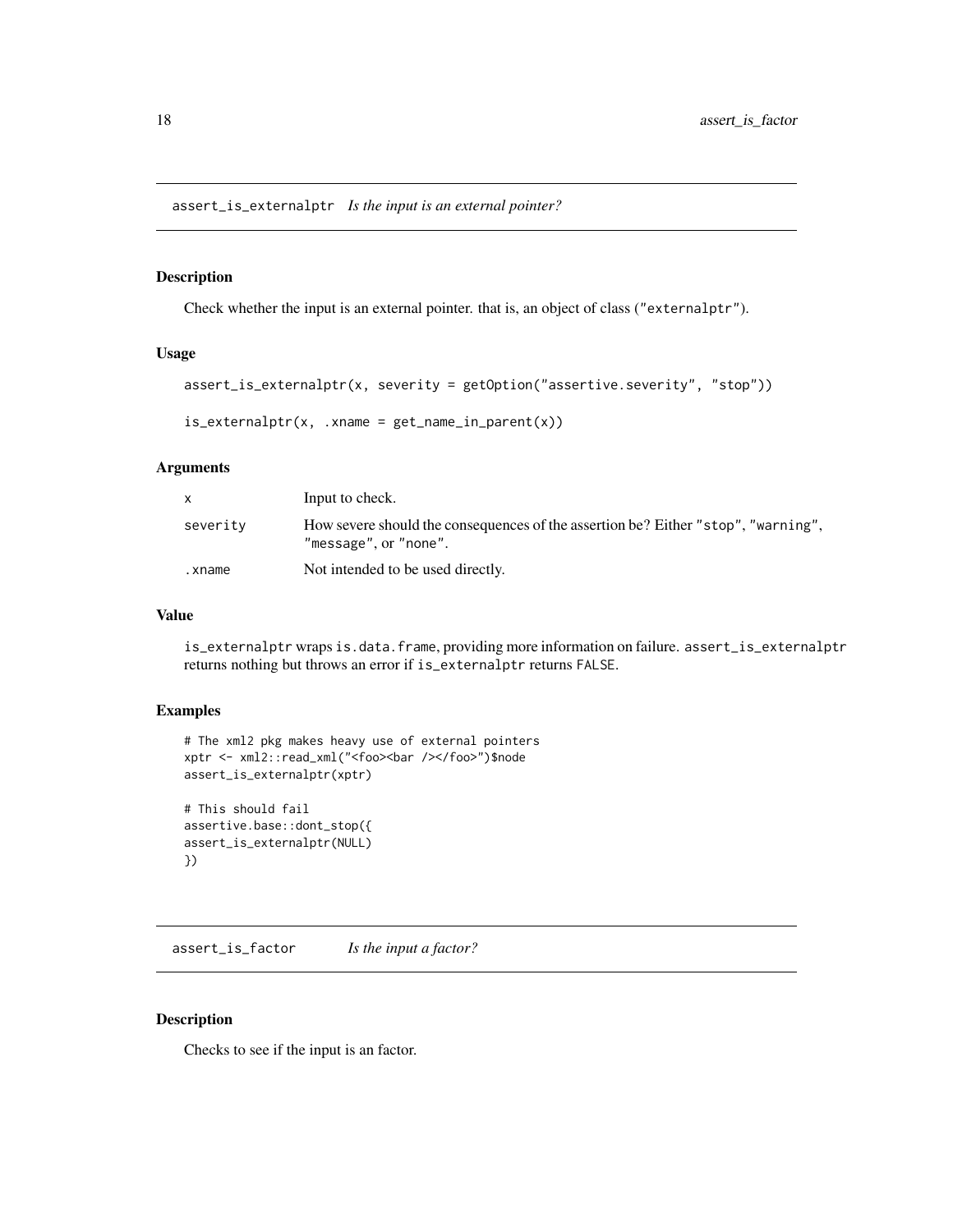#### <span id="page-18-0"></span>Usage

```
assert_is_factor(x, severity = getOption("assertive.severity", "stop"))
assert_is_ordered(x, severity = getOption("assertive.severity", "stop"))
is_factor(x, xname = get_name_in_parent(x))is_{\text{ordered}(x, x)} .xname = get_name_in_parent(x))
```
#### **Arguments**

|          | Input to check.                                                                                            |
|----------|------------------------------------------------------------------------------------------------------------|
| severity | How severe should the consequences of the assertion be? Either "stop", "warning",<br>"message", or "none". |
| .xname   | Not intended to be used directly.                                                                          |

## Value

is\_factor wraps is.factor, providing more information on failure. assert\_is\_factor returns nothing but throws an error if is\_factor returns FALSE.

#### See Also

[is.factor](#page-0-0).

## Examples

assert\_is\_factor(factor(sample(letters, 10)))

assert\_is\_formula *Is the input a formula?*

#### Description

Checks to see if the input is a formula.

#### Usage

```
assert_is_formula(x, severity = getOption("assertive.severity", "stop"))
```
assert\_is\_one\_sided\_formula(x, severity = getOption("assertive.severity", "stop"))

assert\_is\_two\_sided\_formula(x, severity = getOption("assertive.severity", "stop"))

```
is_formula(x, xname = get_name_in_parent(x))
```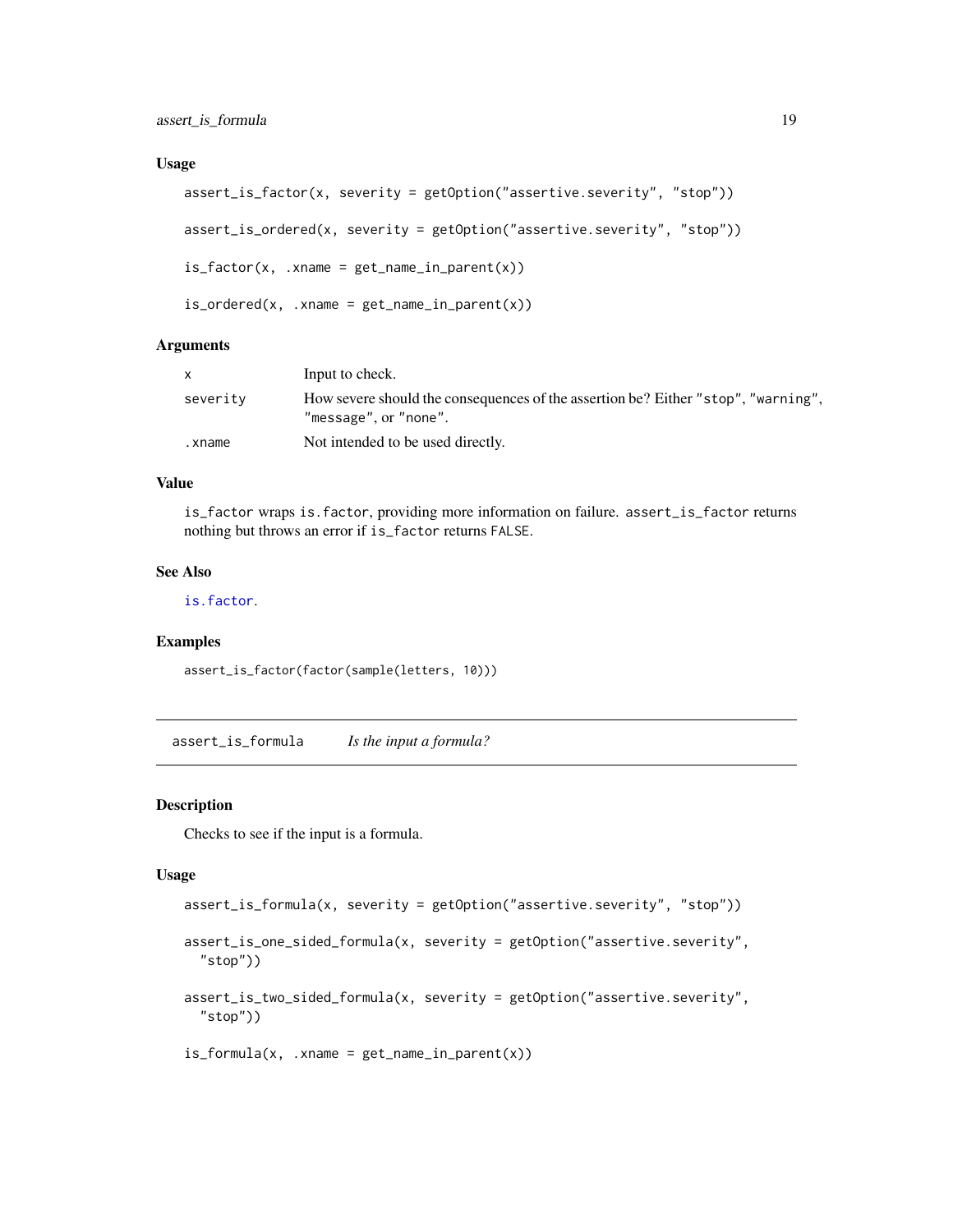```
is_one_sided_formula(x, .xname = get_name_in_parent(x))
```

```
is_two_sided_formula(x, xname = get_name_in_parent(x))
```

| $\mathsf{x}$ | Input to check.                                                                                            |
|--------------|------------------------------------------------------------------------------------------------------------|
| severity     | How severe should the consequences of the assertion be? Either "stop", "warning",<br>"message", or "none". |
| .xname       | Not intended to be used directly.                                                                          |

## Value

The is\_ $\star$  functions return TRUE when the input is a formula. The assert\_ $\star$  functions return nothing but throw an error if the corresponding is\_\* function returns FALSE.

#### See Also

[is\\_environment](#page-16-1) and [is\\_language](#page-11-1)

#### Examples

is\_one\_sided\_formula(~ x)  $is\_two\_sided\_formula(y \sim x)$ 

assert\_is\_function *Is the input a function?*

## <span id="page-19-1"></span>Description

Checks to see if the input is a function.

#### Usage

```
assert_is_function(x, severity = getOption("assertive.severity", "stop"))
```
assert\_is\_primitive(x, severity = getOption("assertive.severity", "stop"))

assert\_is\_stepfun(x, severity = getOption("assertive.severity", "stop"))

```
is_function(x, xname = get_name_in.parent(x))
```
is\_primitive(x, .xname = get\_name\_in\_parent(x))

```
is_stepfun(x, .xname = get_name_in_parent(x))
```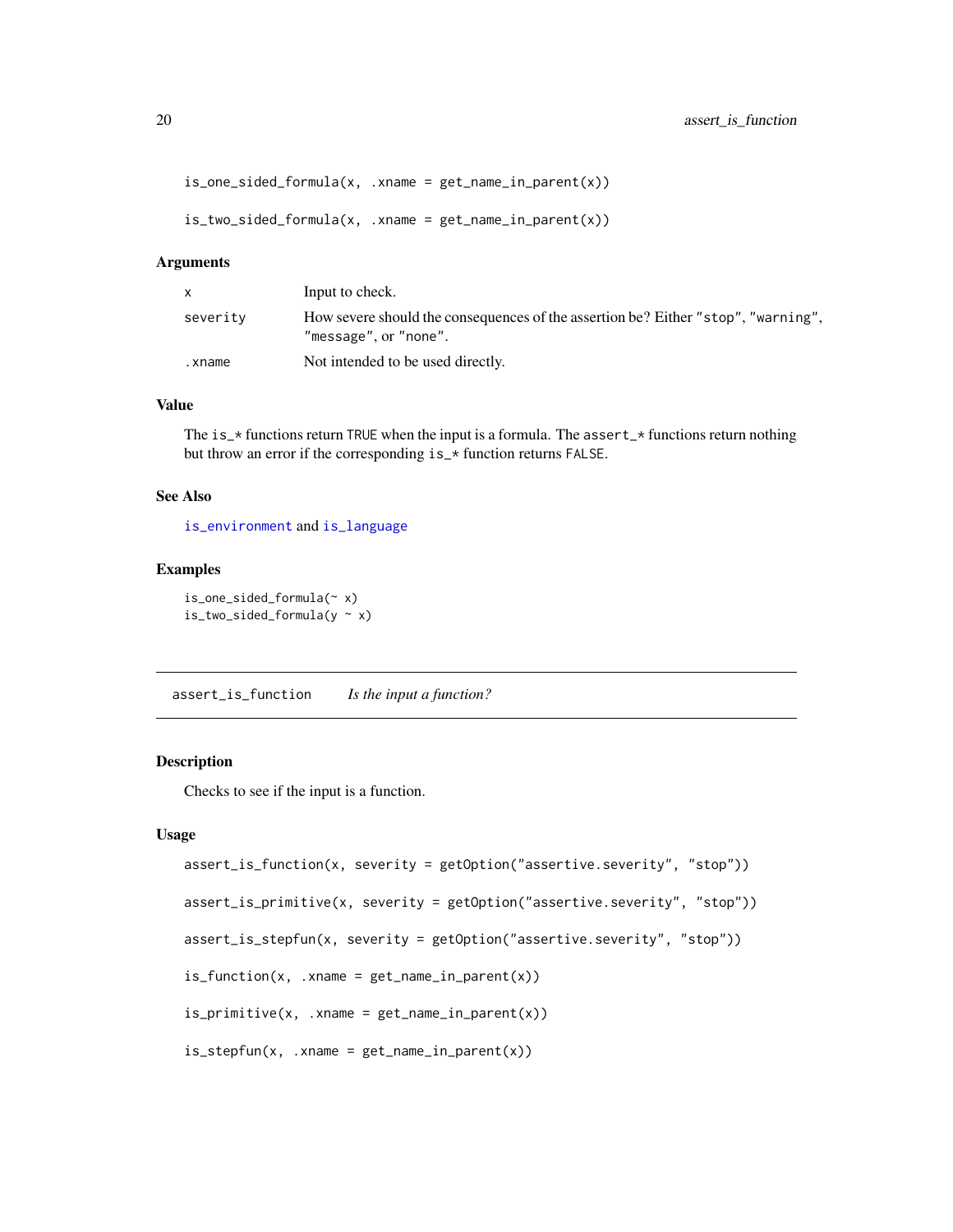<span id="page-20-0"></span>

| $\mathsf{X}$ | Input to check.                                                                                            |
|--------------|------------------------------------------------------------------------------------------------------------|
| severity     | How severe should the consequences of the assertion be? Either "stop", "warning",<br>"message", or "none". |
| .xname       | Not intended to be used directly.                                                                          |

## Value

is\_function, is\_primitive and is\_stepfun wrap is.function, is.primitive and is.stepfun repsectively, providing more information on failure. The assert\_\* functions return nothing but throw an error if the corresponding is\_\* function returns FALSE.

## See Also

[is.function](#page-0-0).

## Examples

```
assert_is_function(sqrt)
assert_is_function(function(){})
```
assert\_is\_inherited\_from

```
Does the object inherit from some class?
```
## Description

Checks to see if an object is inherited from any of the specified classes.

## Usage

```
assert_is_inherited_from(x, classes,
  severity = getOption("assertive.severity", "stop"))
```
is\_inherited\_from(x, classes, .xname = get\_name\_in\_parent(x))

#### Arguments

| $\mathsf{x}$ | Any R variable.                                                                                            |
|--------------|------------------------------------------------------------------------------------------------------------|
| classes      | A character vector of classes.                                                                             |
| severity     | How severe should the consequences of the assertion be? Either "stop", "warning",<br>"message", or "none". |
| .xname       | Not intended to be used directly.                                                                          |

## Value

TRUE if x inherits from at least one of the classes, as determined by [inherits](#page-0-0).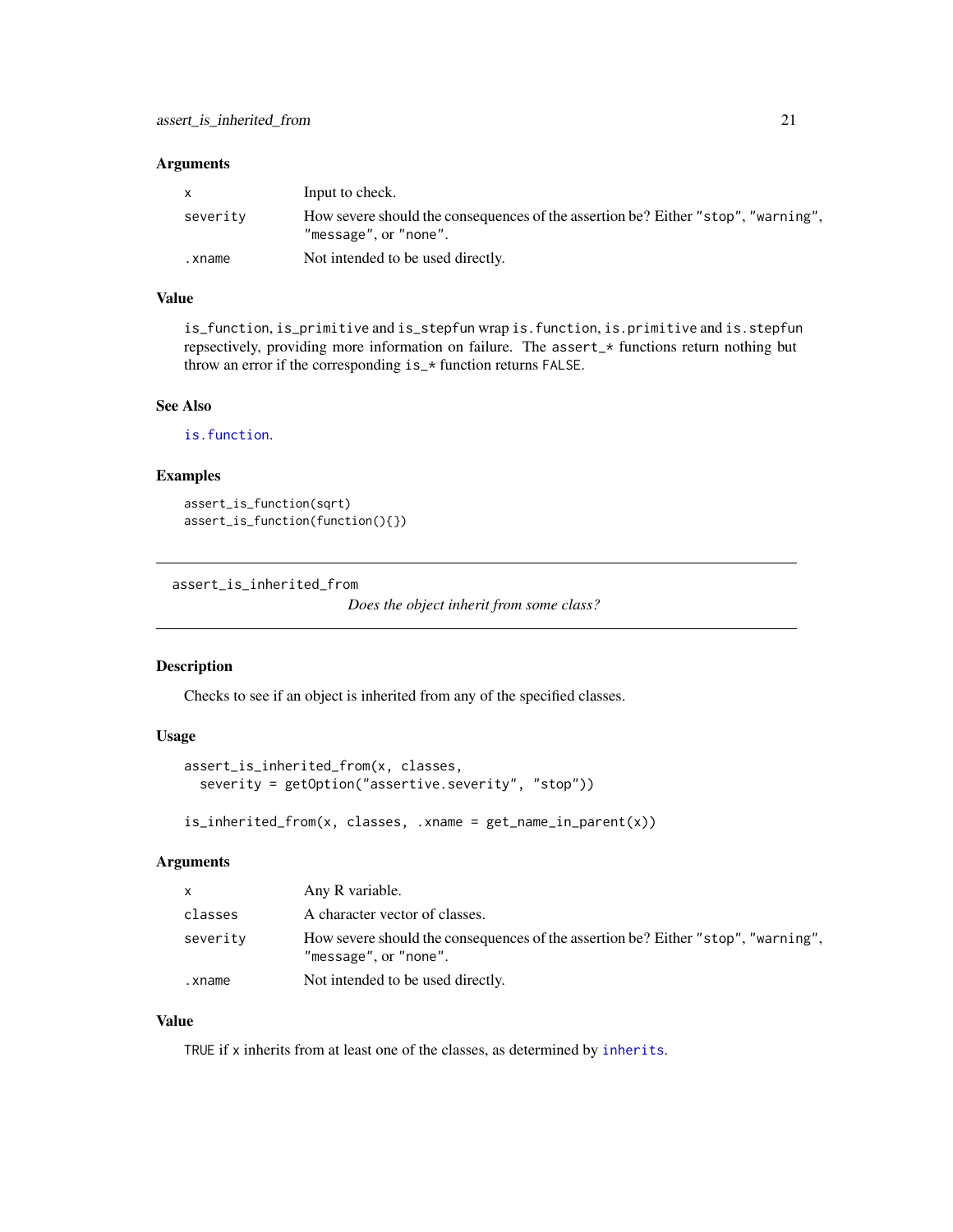## See Also

[inherits](#page-0-0), [is](#page-0-0), [is2](#page-0-0)

#### Examples

```
x \le structure(1:5, class = c("foo", "bar"))
assert_is_inherited_from(x, c("foo", "baz"))
assertive.base::dont_stop(assert_is_inherited_from(x, c("Foo", "baz")))
```
assert\_is\_internal\_function

*Is the input an internal function?*

#### <span id="page-21-1"></span>Description

Checks to see if the input is an internal function. That is, it is a non-primitive function that calls C-code via [.Internal](#page-0-0).

#### Usage

```
assert_is_internal_function(x, severity = getOption("assertive.severity",
  "stop"))
```
is\_internal\_function(x, .xname = get\_name\_in\_parent(x))

#### Arguments

| X.       | Input to check.                                                                                            |
|----------|------------------------------------------------------------------------------------------------------------|
| severity | How severe should the consequences of the assertion be? Either "stop", "warning",<br>"message", or "none". |
| .xname   | Not intended to be used directly.                                                                          |

#### Value

is\_internal\_function returns TRUE when the input is a closure function that calls [.Internal](#page-0-0). The assert\_ $\star$  function returns nothing but throw an error if the corresponding is\_ $\star$  function returns FALSE.

#### References

This function is modeled upon is\_internal, internal to the pryr package. The differences between the .Internal and .Primitive interfaces to C code are discussed in R-Internals, in the chapter Internal vs. Primitive. [https://cran.r-project.org/doc/manuals/r-devel/R-ints.html#](https://cran.r-project.org/doc/manuals/r-devel/R-ints.html#g_t_002eInternal-vs-_002ePrimitive) [g\\_t\\_002eInternal-vs-\\_002ePrimitive](https://cran.r-project.org/doc/manuals/r-devel/R-ints.html#g_t_002eInternal-vs-_002ePrimitive)

## See Also

[is.function](#page-0-0) and its assertive wrapper [is\\_function](#page-19-1).

<span id="page-21-0"></span>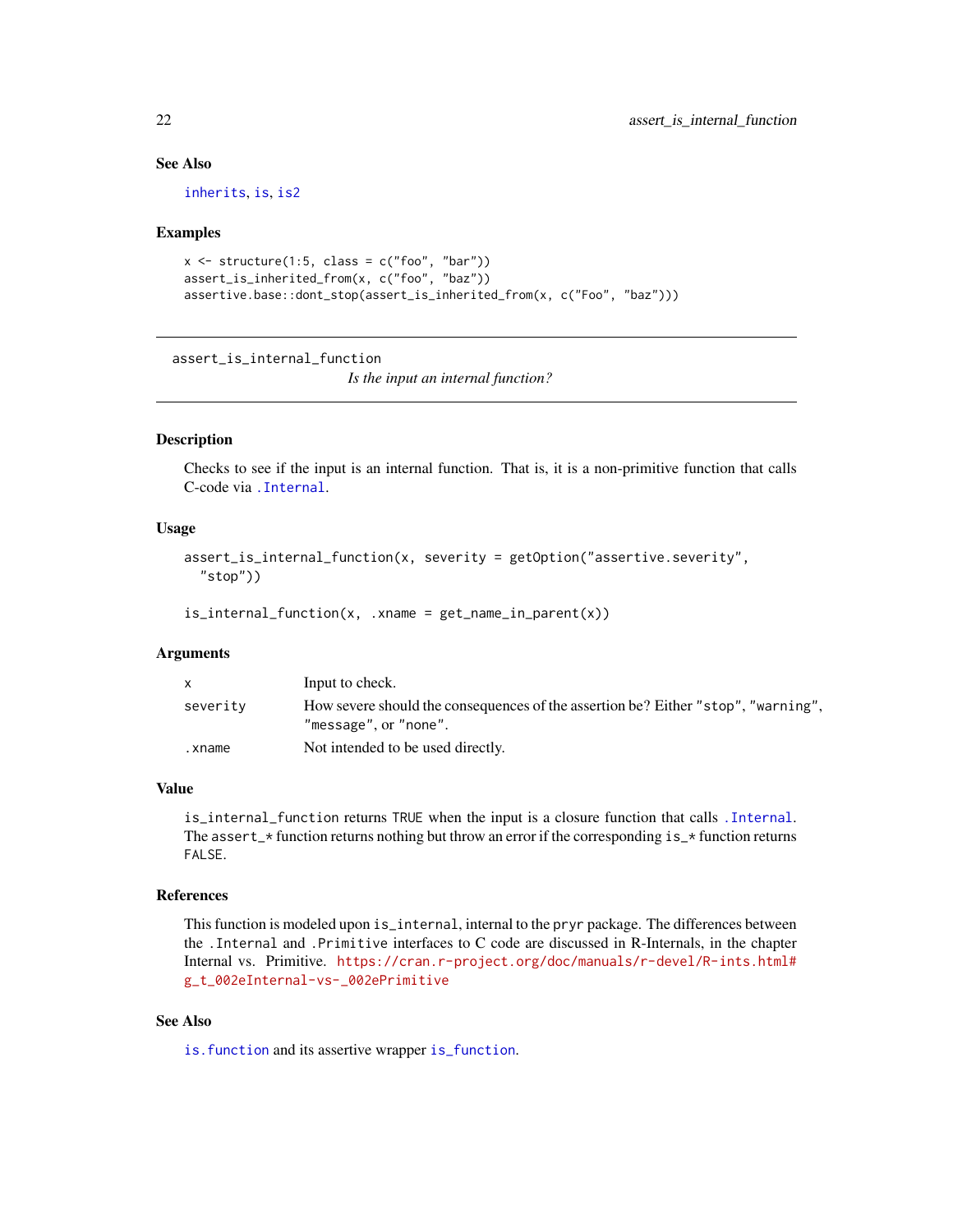## <span id="page-22-0"></span>assert\_is\_leaf 23

## Examples

```
# Some common fns calling .Internal
is_internal_function(unlist)
is_internal_function(cbind)
# Some failures
assertive.base::dont_stop({
assert_is_internal_function("unlist")
assert_is_internal_function(sqrt)
assert_is_internal_function(function(){})
})
```
assert\_is\_leaf *Is the input a (dendrogram) leaf?*

## Description

Checks to see if the input is a (dendrogram) leaf.

#### Usage

```
assert_is_leaf(x, severity = getOption("assertive.severity", "stop"))
```

```
is\_leaf(x, .xname = get\_name_in\_parent(x))
```
## Arguments

|          | Input to check.                                                                                            |
|----------|------------------------------------------------------------------------------------------------------------|
| severity | How severe should the consequences of the assertion be? Either "stop", "warning",<br>"message", or "none". |
| .xname   | Not intended to be used directly.                                                                          |

## Value

is\_leaf reimplements is.leaf, providing more information on failure.

## See Also

[dendrogram](#page-0-0).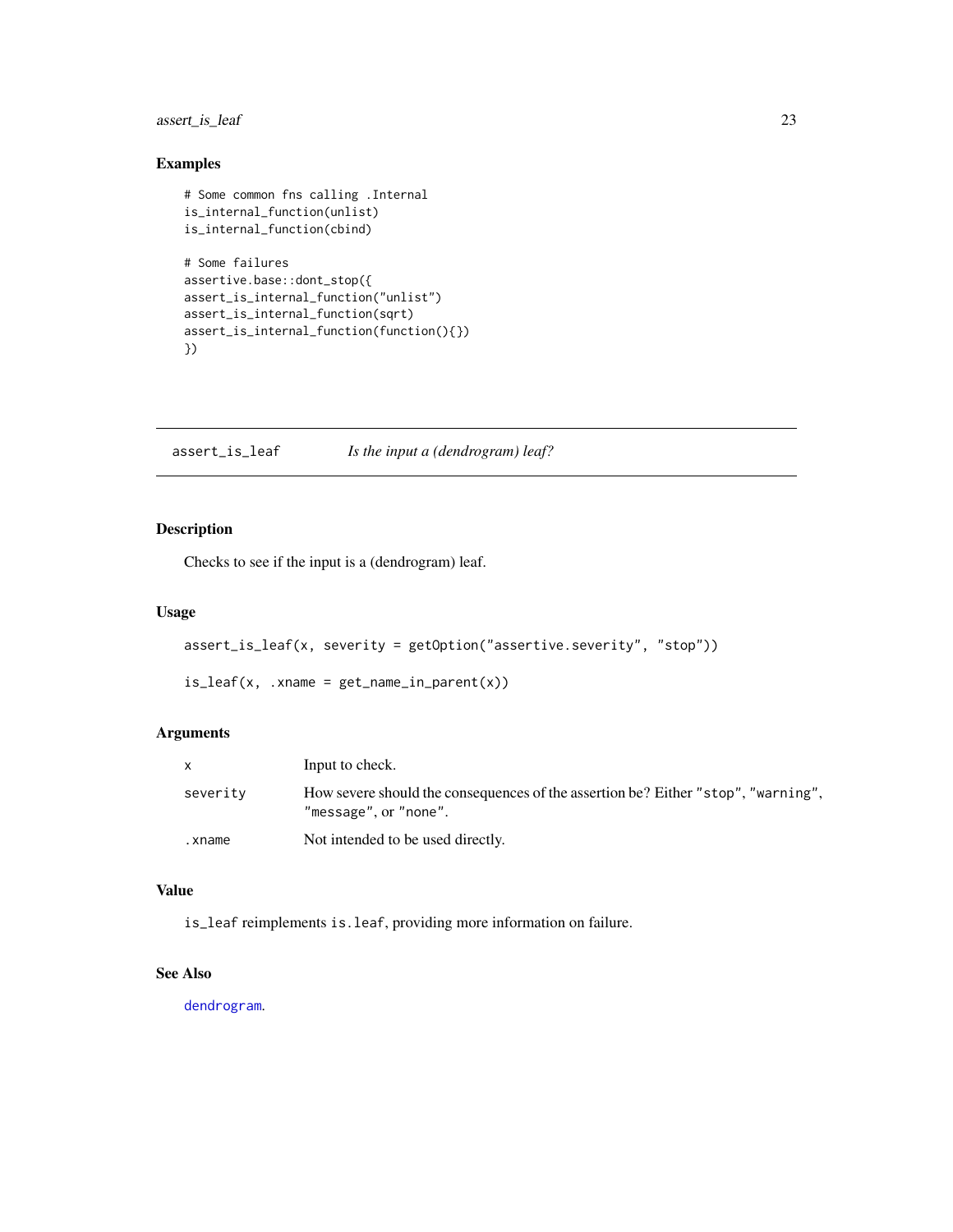<span id="page-23-0"></span>Checks to see if the input is a list.

#### Usage

```
assert_is_list(x, severity = getOption("assertive.severity", "stop"))
assert_is_pairlist(x, severity = getOption("assertive.severity", "stop"))
is_list(x, .xname = get_name_in_parent(x))
is\_paintlist(x, .xname = get\_name_in\_parent(x))
```
#### Arguments

|          | Input to check.                                                                                            |
|----------|------------------------------------------------------------------------------------------------------------|
| severity | How severe should the consequences of the assertion be? Either "stop", "warning",<br>"message", or "none". |
| .xname   | Not intended to be used directly.                                                                          |

### Value

is\_list wraps is.list, providing more information on failure.

## See Also

[is.list](#page-0-0).

```
assert_is_list(list(1,2,3))
assert_is_pairlist(.Options)
#These examples should fail.
assertive.base::dont_stop({
  assert_is_list(1:10)
  assert_is_pairlist(options())
})
```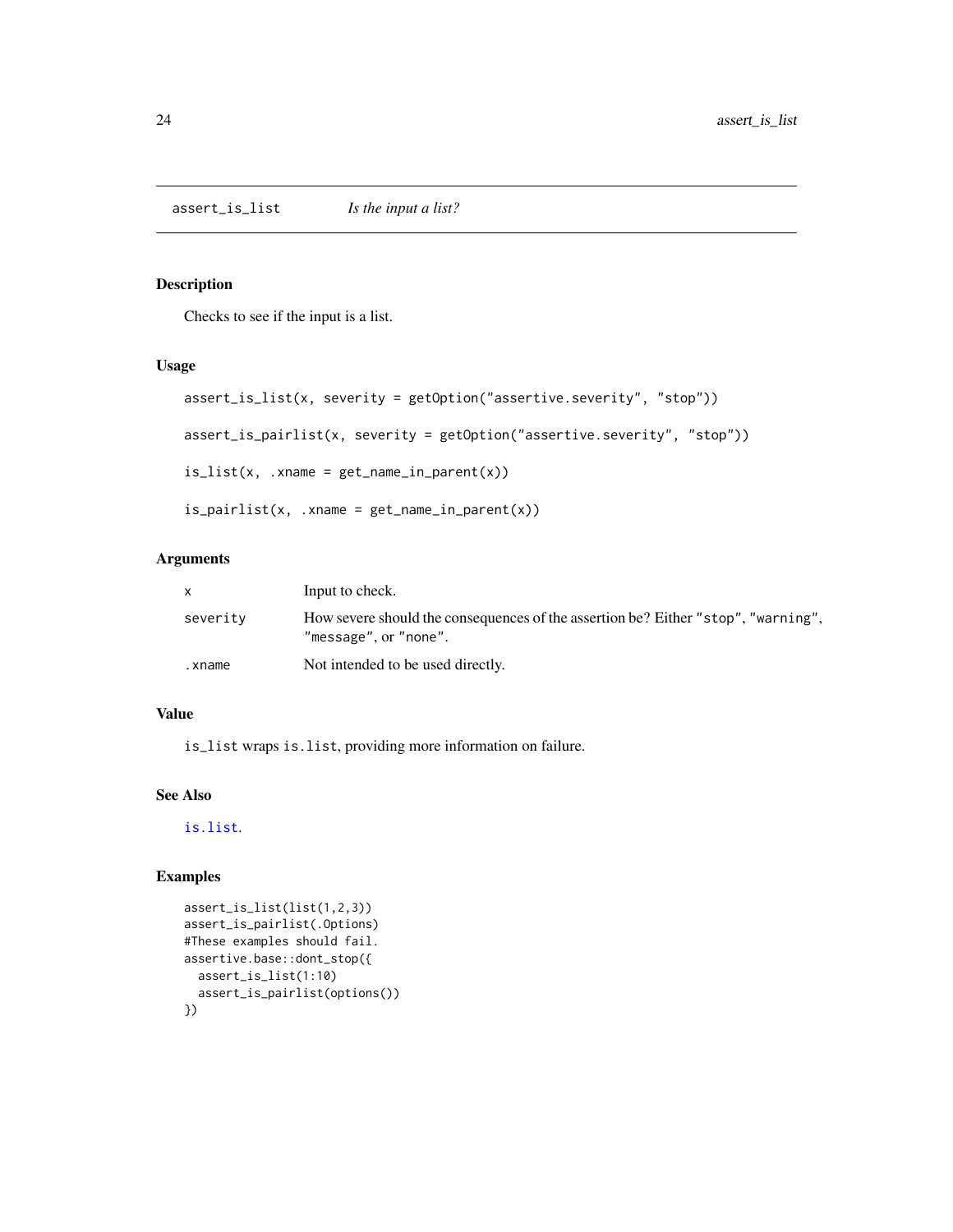<span id="page-24-0"></span>Checks to see if the input is a time series.

## Usage

```
assert_is_mts(x, severity = getOption("assertive.severity", "stop"))
assert_is_ts(x, severity = getOption("assertive.severity", "stop"))
assert_is_tskernel(x, severity = getOption("assertive.severity", "stop"))
is_mts(x, xname = get_name_in_parent(x))is_t(x, x) .xname = get_name_in_parent(x))
is_tskernel(x, xname = get_name_in_parent(x))
```
## Arguments

|          | Input to check.                                                                                            |
|----------|------------------------------------------------------------------------------------------------------------|
| severity | How severe should the consequences of the assertion be? Either "stop", "warning",<br>"message", or "none". |
| .xname   | Not intended to be used directly.                                                                          |

## Value

is\_ts wraps is.ts, providing more information on failure. assert\_is\_ts returns nothing but throws an error if is\_ts returns FALSE.

## See Also

[is.ts](#page-0-0).

## Examples

assert\_is\_ts(ts(1:10))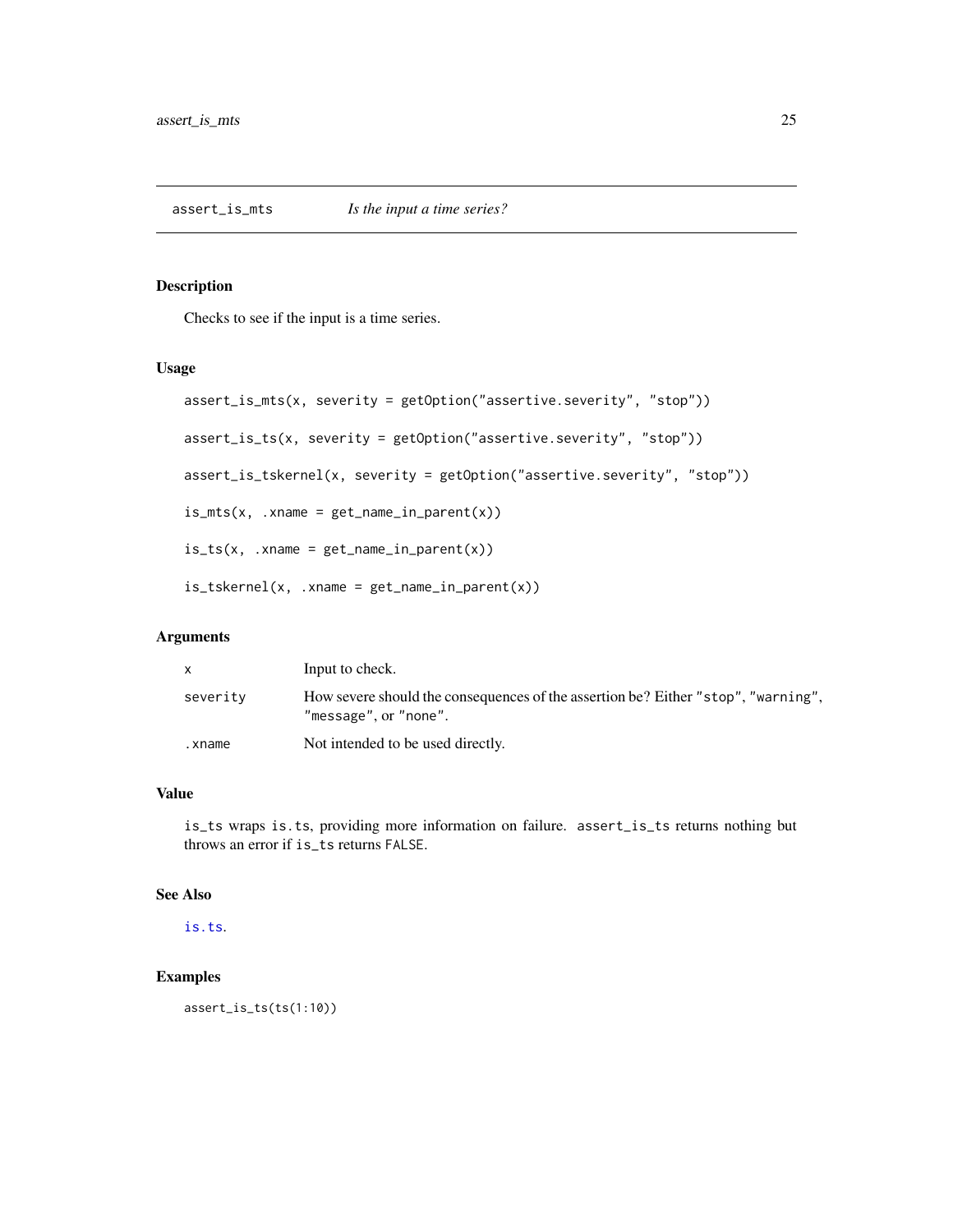<span id="page-25-0"></span>

Checks to see if the input is a QR decomposition of a matrix.

#### Usage

```
assert_is_qr(x, severity = getOption("assertive.severity", "stop"))
```
 $is_qr(x, x)$ name = get\_name\_in\_parent(x))

## Arguments

|          | Input to check.                                                                                            |
|----------|------------------------------------------------------------------------------------------------------------|
| severity | How severe should the consequences of the assertion be? Either "stop", "warning",<br>"message", or "none". |
| .xname   | Not intended to be used directly.                                                                          |

#### Value

is\_qr wraps is.qr, providing more information on failure. assert\_is\_qr returns nothing but throws an error if is\_qr returns FALSE.

### See Also

#### [is.qr](#page-0-0).

#### Examples

assert\_is\_qr(qr(matrix(rnorm(25), nrow = 5)))

assert\_is\_raster *Is the input a raster?*

## Description

Checks to see if the input is a raster.

```
assert_is_raster(x, severity = getOption("assertive.severity", "stop"))
```

```
is\_raster(x, .xname = get\_name_in\_parent(x))
```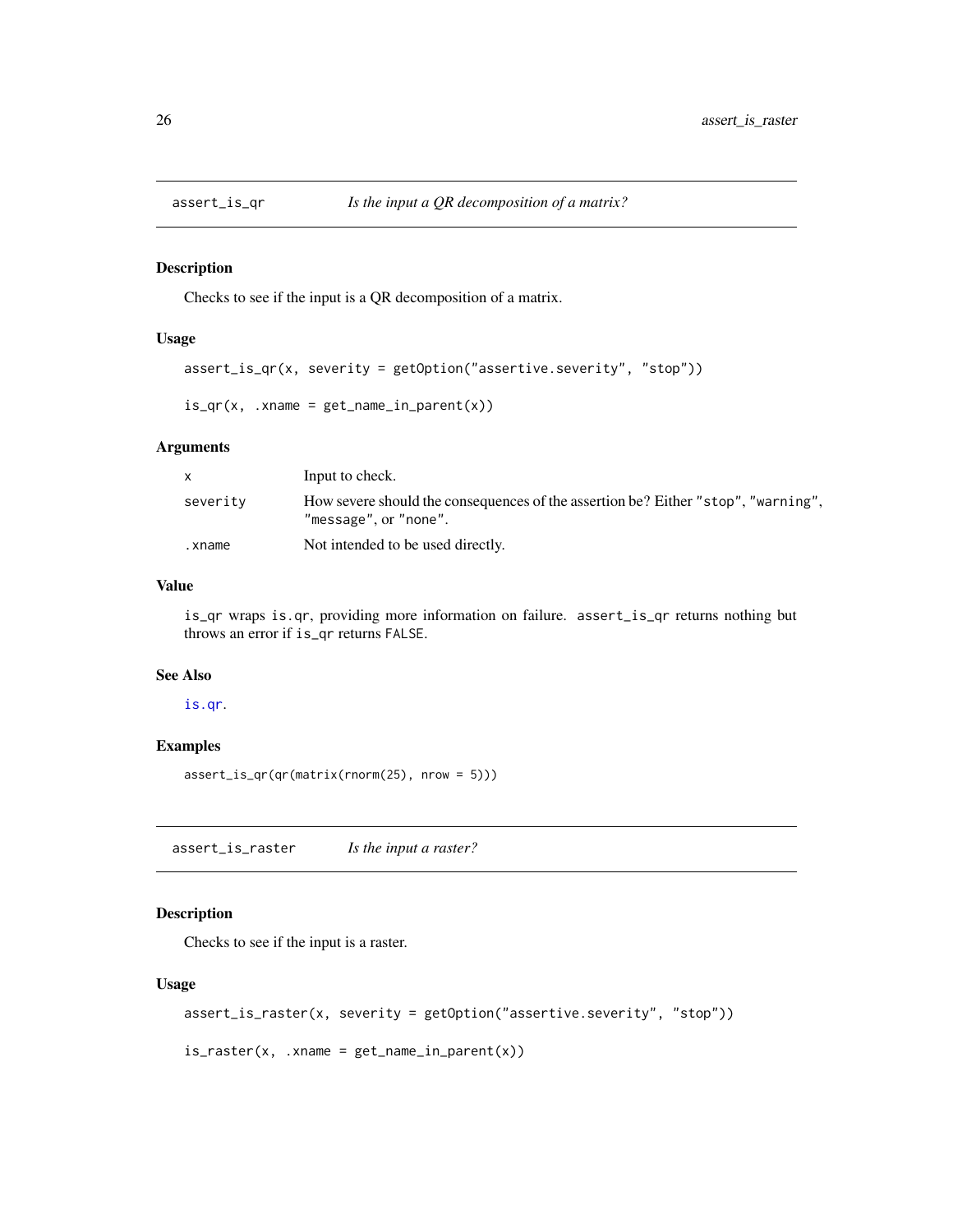<span id="page-26-0"></span>

| $\mathsf{x}$ | Input to check.                                                                                            |
|--------------|------------------------------------------------------------------------------------------------------------|
| severity     | How severe should the consequences of the assertion be? Either "stop", "warning",<br>"message", or "none". |
| .xname       | Not intended to be used directly.                                                                          |

## Value

is\_raster wraps is.raster, providing more information on failure. is\_a\_raster returns TRUE if the input is raster and scalar. The assert\_\* functions return nothing but throw an error if the corresponding is\_\* function returns FALSE.

## See Also

[is.raster](#page-0-0).

## Examples

```
m <- matrix(hcl(0, 80, seq(50, 80, 10)), nrow=4, ncol=5)
assert_is_raster(as.raster(m))
## Not run:
#These examples should fail.
assert_is_raster(m)
```
## End(Not run)

assert\_is\_relistable *Is the input relistable?*

#### Description

Checks to see if the input is relistable.

#### Usage

```
assert_is_relistable(x, severity = getOption("assertive.severity", "stop"))
```

```
is_{relistable}(x, xname = get_{name_in\_parent}(x))
```
## Arguments

|          | Input to check.                                                                                            |
|----------|------------------------------------------------------------------------------------------------------------|
| severity | How severe should the consequences of the assertion be? Either "stop", "warning",<br>"message", or "none". |
| .xname   | Not intended to be used directly.                                                                          |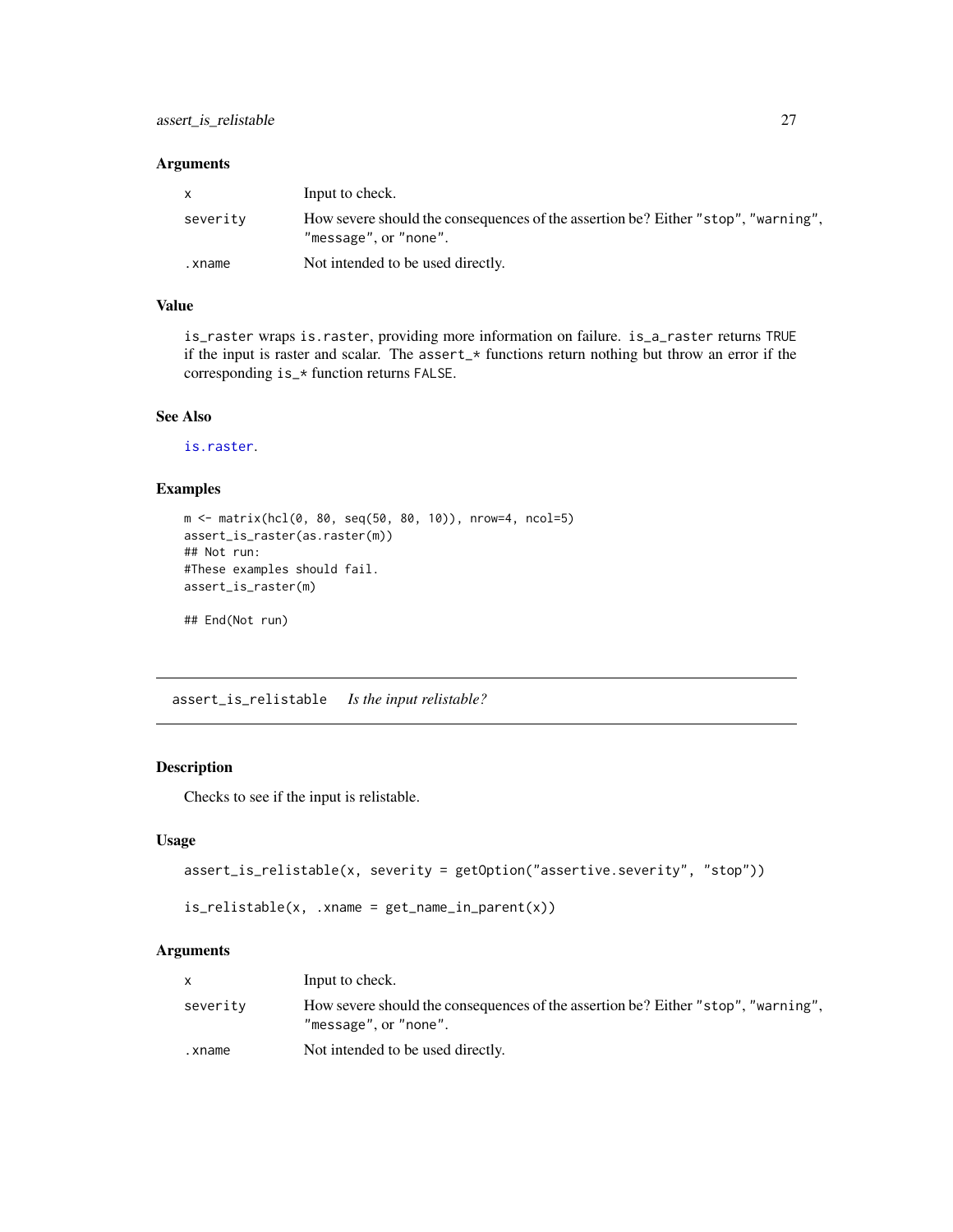<span id="page-27-0"></span>is\_relistable wraps is.relistable, providing more information on failure. The assert\_\* functions return nothing but throws an error if the corresponding  $is_{\mathbf{r}}$  function returns FALSE.

## See Also

[is.relistable](#page-0-0) and [is\\_scalar](#page-0-0).

#### Examples

```
assert_is_relistable(as.relistable(list(1,2,3)))
#These examples should fail.
assertive.base::dont_stop(assert_is_relistable(list(1,2,3)))
```
assert\_is\_s3\_generic *Is the input an S3 generic or method?*

#### <span id="page-27-1"></span>Description

Checks whether the input is an S3 generic or method.

```
assert_is_s3_generic(x, severity = getOption("assertive.severity", "stop"))
assert_is_s3_method(x, severity = getOption("assertive.severity", "stop"))
assert_is_s3_primitive_generic(x, severity = getOption("assertive.severity",
  "stop"))
assert_is_s3_group_generic(x, severity = getOption("assertive.severity",
  "stop"))
assert_is_s4_group_generic(x, severity = getOption("assertive.severity",
  "stop"))
assert_is_s3_internal_generic(x, severity = getOption("assertive.severity",
  "stop"))
is_s3_generic(x, .xname = get_name_in_parent(x))
is<sub>g</sub>s3_method(x, .xname = get_name_in_parent(x))
is_s3_primitive_generic(x, .xname = get_name_in_parent(x))
is_s3_group_generic(x, .xname = get_name_in_parent(x))
```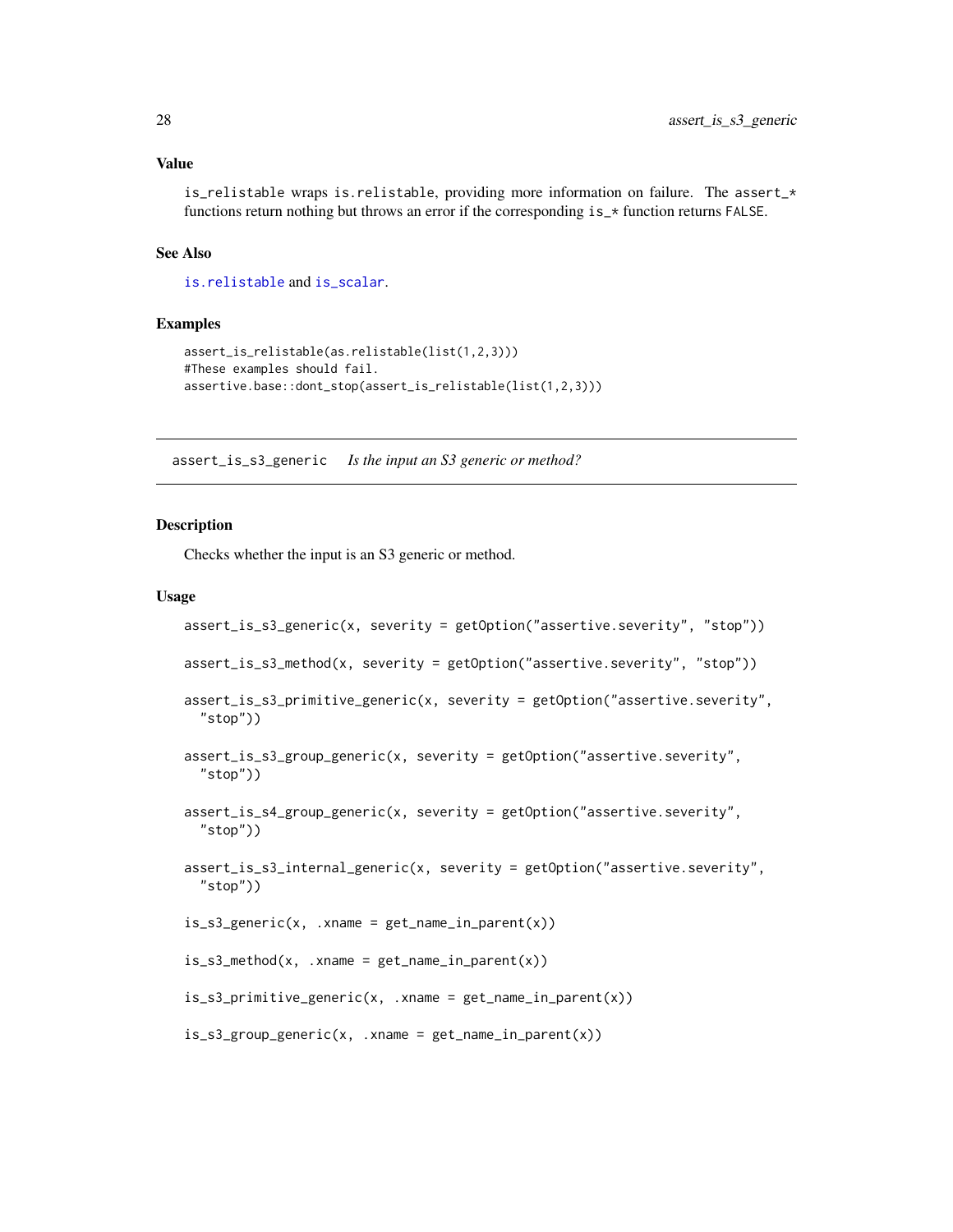```
is_s4_group_generic(x, groups = c("Arith", "Compare", "Ops", "Logic", "Math",
 "Math2", "Summary", "Complex"), .xname = get_name_in\_parent(x))
```

```
is<sub>s3</sub>_internal_generic(x, .xname = get_name_in_parent(x))
```

| $\mathsf{x}$ | Input to check.                                                                                            |
|--------------|------------------------------------------------------------------------------------------------------------|
| severity     | How severe should the consequences of the assertion be? Either "stop", "warning",<br>"message", or "none". |
| .xname       | Not intended to be used directly.                                                                          |
| groups       | A character vector of S4 group generic groups.                                                             |

## Value

is\_internal\_function returns TRUE when the input is a closure function that calls [.Internal](#page-0-0). The assert\_ $*$  function returns nothing but throw an error if the corresponding  $is$ \_ $*$  function returns FALSE.

#### References

is\_s3\_generic is based upon [is\\_s3\\_generic](#page-27-1). Similarly, is\_s3\_method is based upon find\_generic, internal to pryr, with some ideas from [isS3method](#page-0-0). is\_primitive\_generic checks for the functions listed by [.S3PrimitiveGenerics](#page-0-0). is\_s3\_group\_generic checks for the functions listed by .get\_internal\_S3\_generics, internal to the tools package. is\_s4\_group\_generic checks for the functions listed by [getGroupMembers](#page-0-0). S4 group generics are mostly the same as S3 group generics, except that the not operator, !, is S3 group generic but not S4, and log2 and log10 are S4 group generic but not S3. is\_s3\_internal\_generic checks for the functions listed by .get\_internal\_S3\_generics, internal to the tools package. internal\_generics, internal to pryr works similarly, though checks for S4 group generics rather than S3 group generics. There is some discussion of group generics scatterd throughout R-internals. In particular, see the section on the Mechanics of S4 Dispatch. [https://cran.r-project.org/doc/manuals/r-devel/R-ints.](https://cran.r-project.org/doc/manuals/r-devel/R-ints.html#Mechanics-of-S4-dispatch) [html#Mechanics-of-S4-dispatch](https://cran.r-project.org/doc/manuals/r-devel/R-ints.html#Mechanics-of-S4-dispatch)

## See Also

[is.function](#page-0-0) and its assertive wrapper [is\\_function](#page-19-1). [is\\_closure\\_function](#page-12-1) to check for closures/builtin and special functions. [is\\_internal\\_function](#page-21-1) to check for functions that use the [.Internal](#page-0-0) interface to C code.

```
# General check for S3 generics and methods
is_s3_generic(is.na)
is_s3_method(is.na.data.frame)
# More specific types of S3 generic
is_s3_primitive_generic(c)
is_s3_group_generic(abs)
```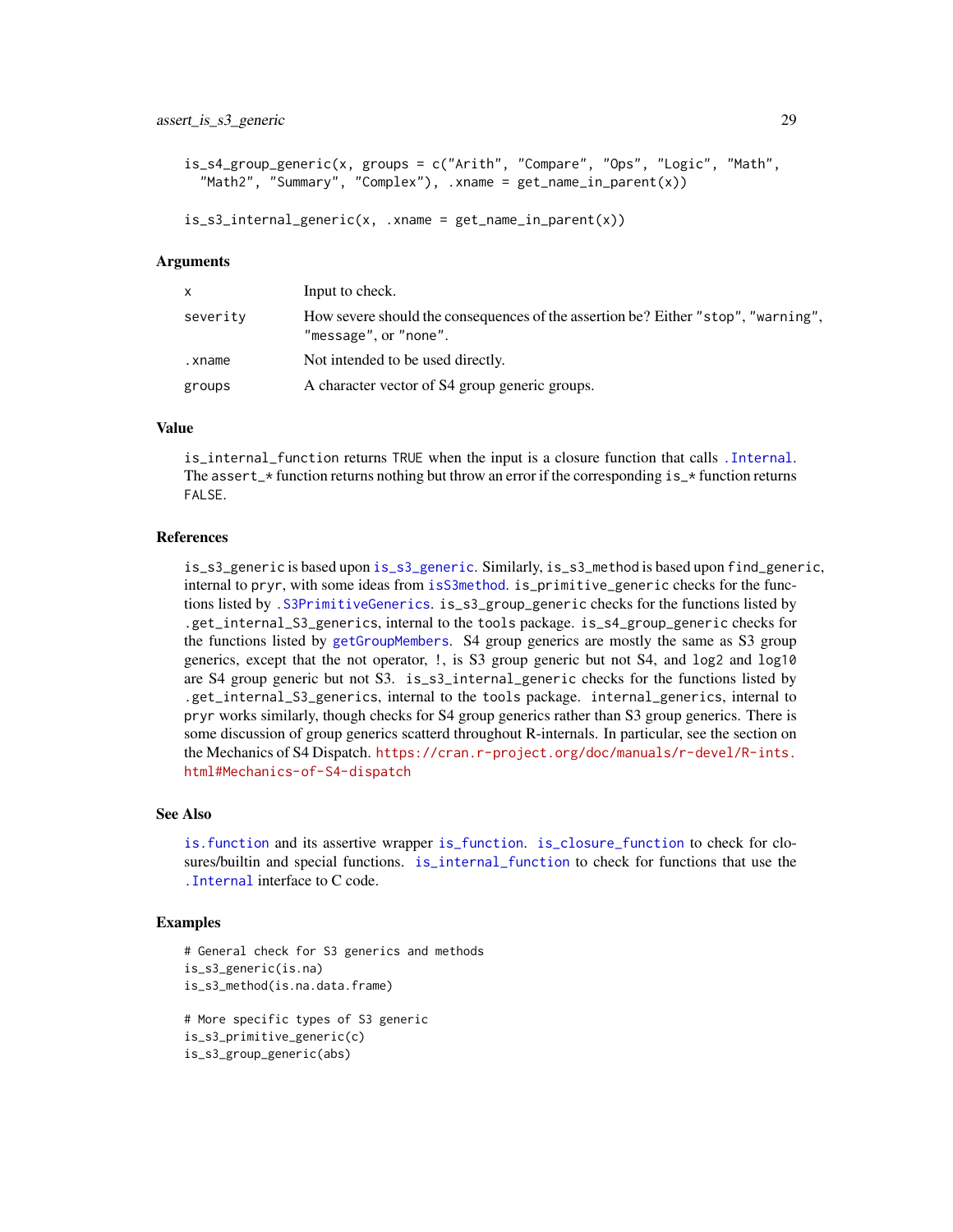```
is_s3_internal_generic(unlist)
# S4 group generics are mostly the same as S3 group generics
is_s4_group_generic(cosh)
# Renaming functions is fine
not \leq - \cdot!\cdotis_s3_group_generic(not)
# Some failures
assertive.base::dont_stop({
assert_is_s3_primitive_generic(exp)
assert_is_s4_group_generic(`!`)
})
```
assert\_is\_S4 *Is the input an S4 object?*

#### Description

Checks to see if the input is an S4 object.

#### Usage

```
assert_is_S4(x, severity = getOption("assertive.severity", "stop"))
assert_is_s4(x, severity = getOption("assertive.severity", "stop"))
assert_is_ref_class_generator(x, severity = getOption("assertive.severity",
  "stop"))
assert_is_ref_class_object(x, severity = getOption("assertive.severity",
  "stop"))
is_s4(x, .x)name = get_name_in_parent(x))
is_S4(x, .xname = get_name_in.parent(x))is_ref_class_generator(x, xname = get_name_in_parent(x))is_ref_class_object(x, .xname = get_name_in_parent(x))
```
#### Arguments

|          | Input to check.                                                                                            |
|----------|------------------------------------------------------------------------------------------------------------|
| severity | How severe should the consequences of the assertion be? Either "stop", "warning",<br>"message", or "none". |
| .xname   | Not intended to be used directly.                                                                          |

<span id="page-29-0"></span>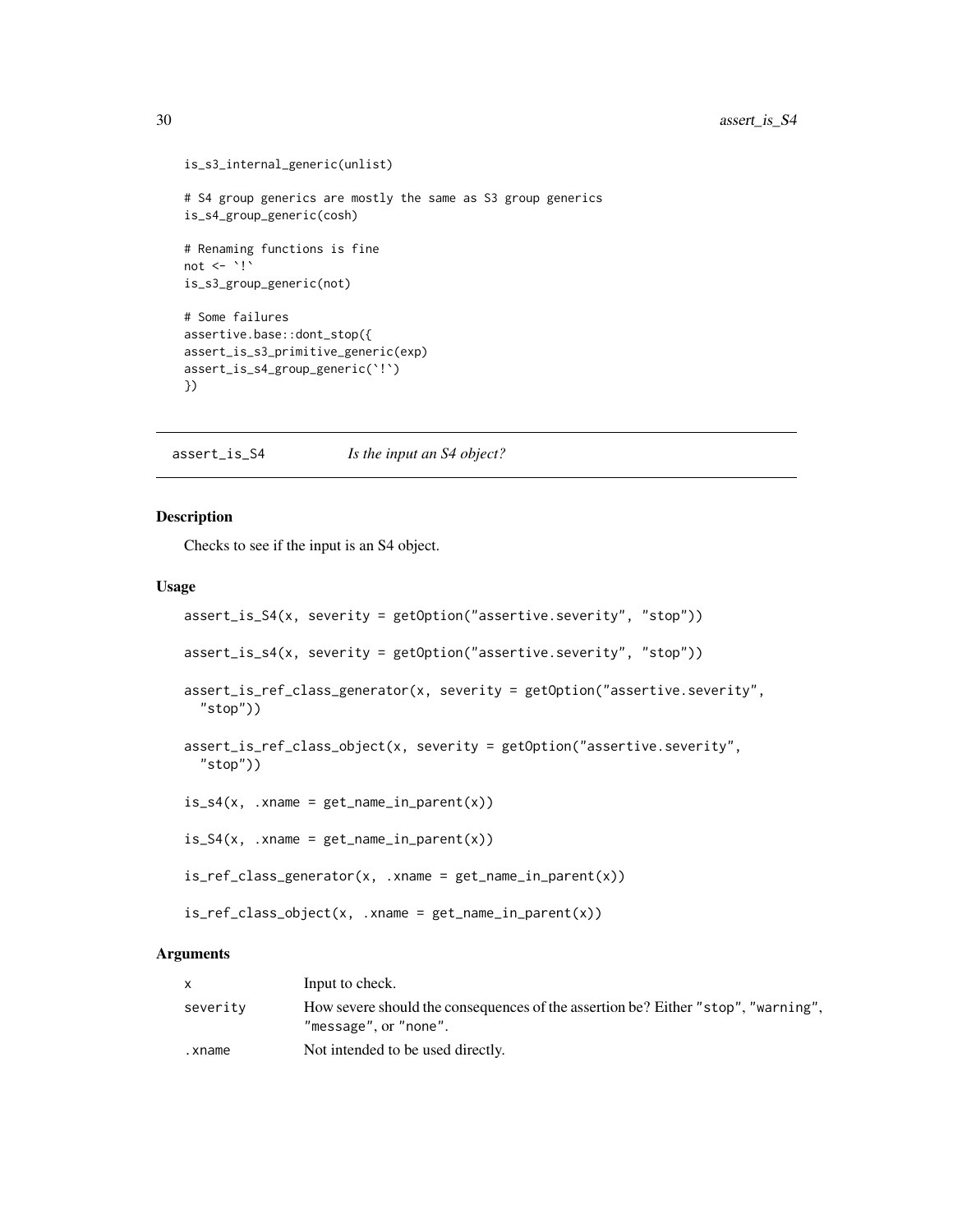## <span id="page-30-0"></span>assert\_is\_table 31

## Value

is\_S4 wraps isS4, providing more information on failure. assert\_is\_S4 returns nothing but throws an error if is\_S4 returns FALSE.

## See Also

[isS4](#page-0-0).

## Examples

```
assert_is_s4(getClass("MethodDefinition"))
# These examples should fail.
assertive.base::dont_stop(assert_is_s4(1:10))
```
assert\_is\_table *Is the input a table?*

## Description

Checks to see if the input is a table.

#### Usage

```
assert_is_table(x, severity = getOption("assertive.severity", "stop"))
```
 $is_table(x, xname = get_name_in.parent(x))$ 

## Arguments

|          | Input to check.                                                                                            |
|----------|------------------------------------------------------------------------------------------------------------|
| severity | How severe should the consequences of the assertion be? Either "stop", "warning",<br>"message", or "none". |
| .xname   | Not intended to be used directly.                                                                          |

#### Value

is\_table wraps is.table, providing more information on failure. assert\_is\_table returns nothing but throws an error if is\_table returns FALSE.

## See Also

[is.table](#page-0-0).

```
assert_is_table(table(sample(letters, 100, replace = TRUE)))
```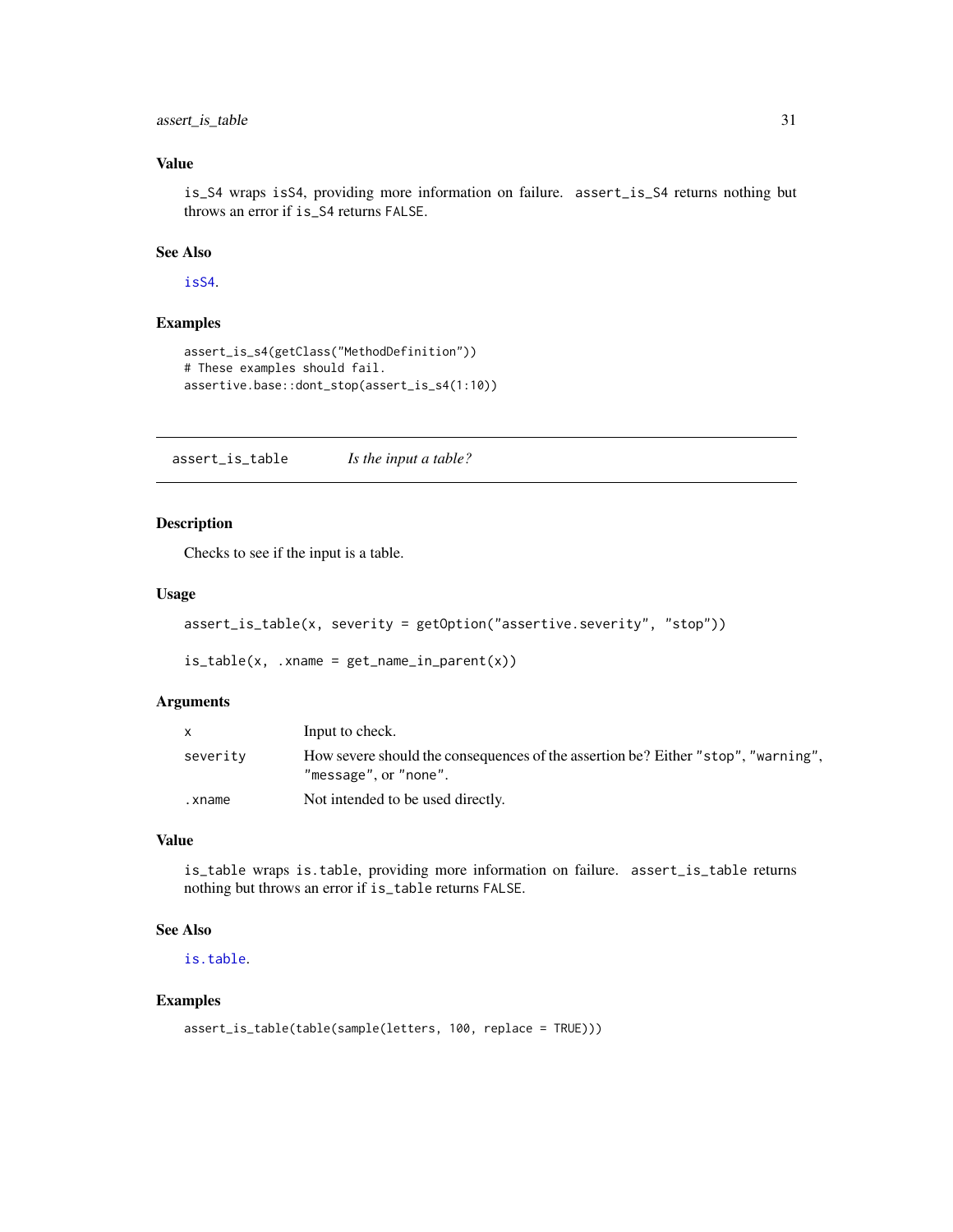<span id="page-31-0"></span>assert\_is\_tbl *Is the input a tbl?*

#### Description

Checks to see if the input is a tbl.

#### Usage

```
assert_is_tbl(x, severity = getOption("assertive.severity", "stop"))
assert_is_tbl_cube(x, severity = getOption("assertive.severity", "stop"))
assert_is_tbl_df(x, severity = getOption("assertive.severity", "stop"))
assert_is_tbl_dt(x, severity = getOption("assertive.severity", "stop"))
is_tbl(x, xname = get_name_in.parent(x))is_tbl_cube(x, xname = get_name_in_parent(x))is_tbl_df(x, xname = get_name_in_parent(x))is_tbl_dt(x, xname = get_name_in_parent(x))
```
#### Arguments

|          | Input to check.                                                                                            |
|----------|------------------------------------------------------------------------------------------------------------|
| severity | How severe should the consequences of the assertion be? Either "stop", "warning",<br>"message", or "none". |
| .xname   | Not intended to be used directly.                                                                          |

#### Value

is\_data.table wraps is.data.table, providing more information on failure. The assert\_\* functions return nothing but throws an error if the corresponding is\_\* function returns FALSE.

#### See Also

[is.data.table](#page-0-0).

```
if(requireNamespace("dplyr"))
{
 assert_is\_tbl_df(dplyr::tbl_df(data,frame(x = 1:5)))#These examples should fail.
```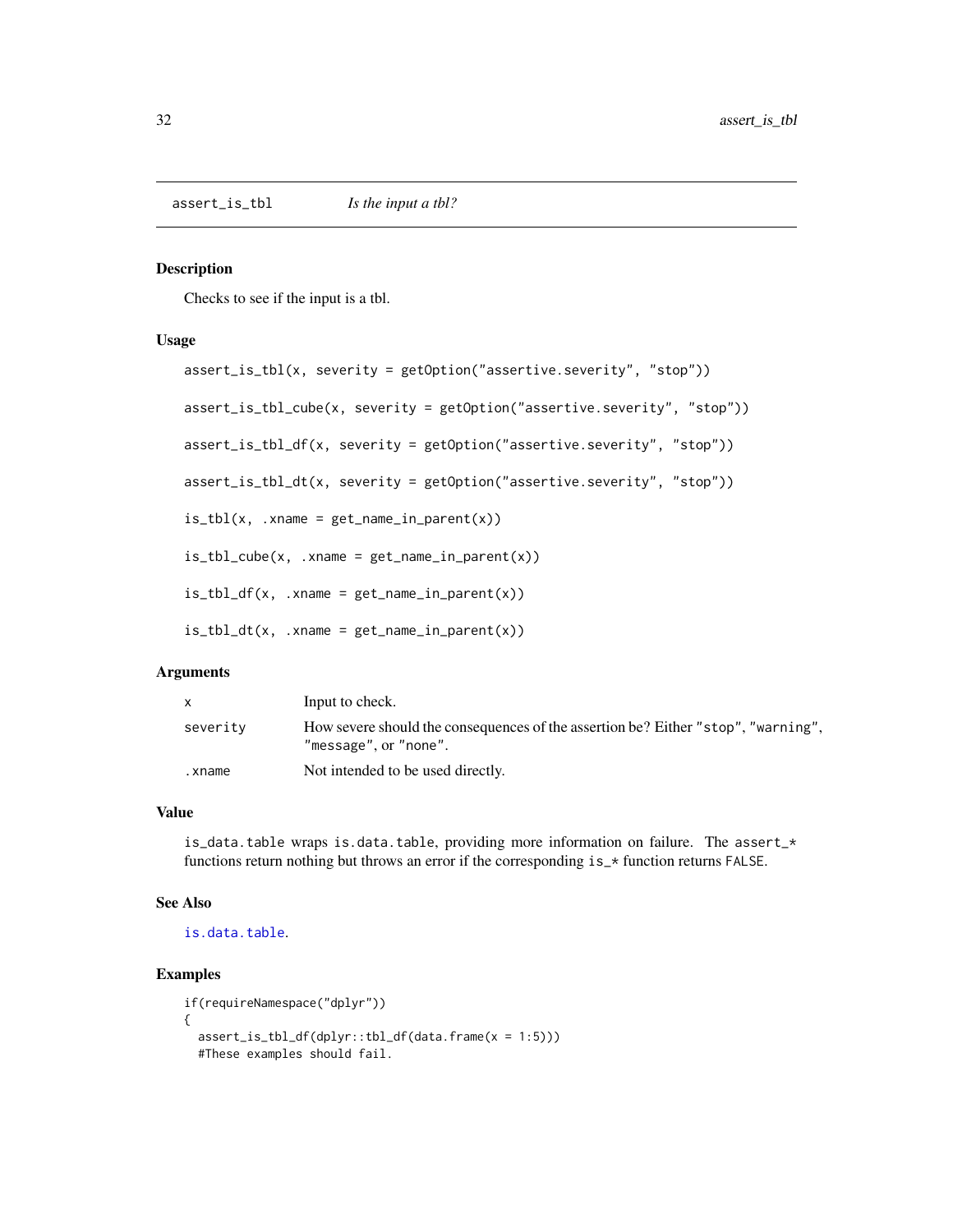```
assertive.base::dont_stop(assert_is_tbl(data.frame(x = 1:5)))
} else
{
  message("This example requires the data.table package to be installed.")
}
```

```
assert_is_try_error Is the input a condition?
```
Checks to see if the input is a message, warning or error.

```
assert_is_try_error(x, severity = getOption("assertive.severity", "stop"))
assert_is_simple_error(x, severity = getOption("assertive.severity", "stop"))
assert_is_error(x, severity = getOption("assertive.severity", "stop"))
assert\_is\_simple\_warming(x, severity = getOption("assertive.severity","stop"))
assert_is_warning(x, severity = getOption("assertive.severity", "stop"))
assert_is_simple_message(x, severity = getOption("assertive.severity",
  "stop"))
assert_is_message(x, severity = getOption("assertive.severity", "stop"))
assert_is_condition(x, severity = getOption("assertive.severity", "stop"))
is_{try\_error}(x, xname = get\_name_in\_parent(x))is_simple_error(x, .xname = get_name_in_parent(x))
is_error(x, xname = get_name_in.parent(x))is\_simple\_warming(x, xname = get\_name_in\_parent(x))is\_warming(x, .xname = get\_name_in\_parent(x))is\_simple\_message(x, .xname = get\_name_in\_parent(x))is_m\n  <i>message</i>(x, .<i>EXAMPLE</i> <math>get_name_in_parent(x))</math>is\_condition(x, .xname = get_name_in\_parent(x))
```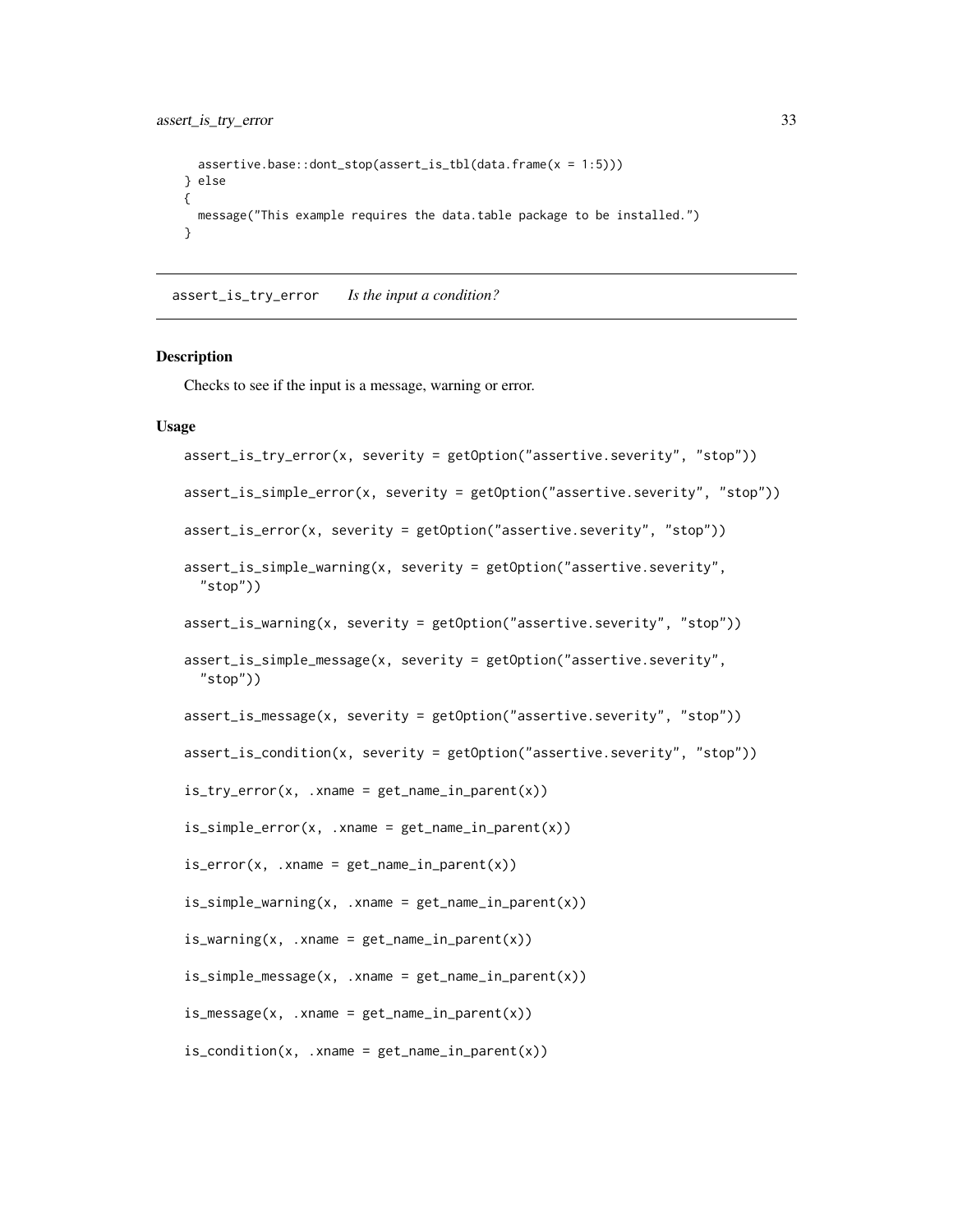| X        | Input to check.                                                                                            |
|----------|------------------------------------------------------------------------------------------------------------|
| severity | How severe should the consequences of the assertion be? Either "stop", "warning",<br>"message", or "none". |
| .xname   | Not intended to be used directly.                                                                          |

## Value

The is\_\* functions return TRUE or FALSE depending upon whether or not the input is a datetime object.

The assert<sub> $\rightarrow$ </sub> functions return nothing but throw an error if the corresponding is<sub> $\rightarrow$ </sub> function returns FALSE.

```
# stop returns simpleErrors, unless wrapped in a call to try
simple_err <- tryCatch(stop("!!!"), error = function(e) e)
is_simple_error(simple_err)
try_err <- try(stop("!!!"))
is_try_error(try_err)
# is_error checks for both error types
is_error(try_err)
is_error(simple_err)
# warning returns simpleWarnings
simple_warn <- tryCatch(warning("!!!"), warning = function(w) w)
is_simple_warning(simple_warn)
is_warning(simple_warn)
```

```
# message returns simpleMessages
simple_msg <- tryCatch(message("!!!"), message = function(m) m)
is_simple_message(simple_msg)
is_message(simple_msg)
```

```
# These examples should fail.
assertive.base::dont_stop(assert_is_simple_error(try_err))
assertive.base::dont_stop(assert_is_try_error(simple_err))
```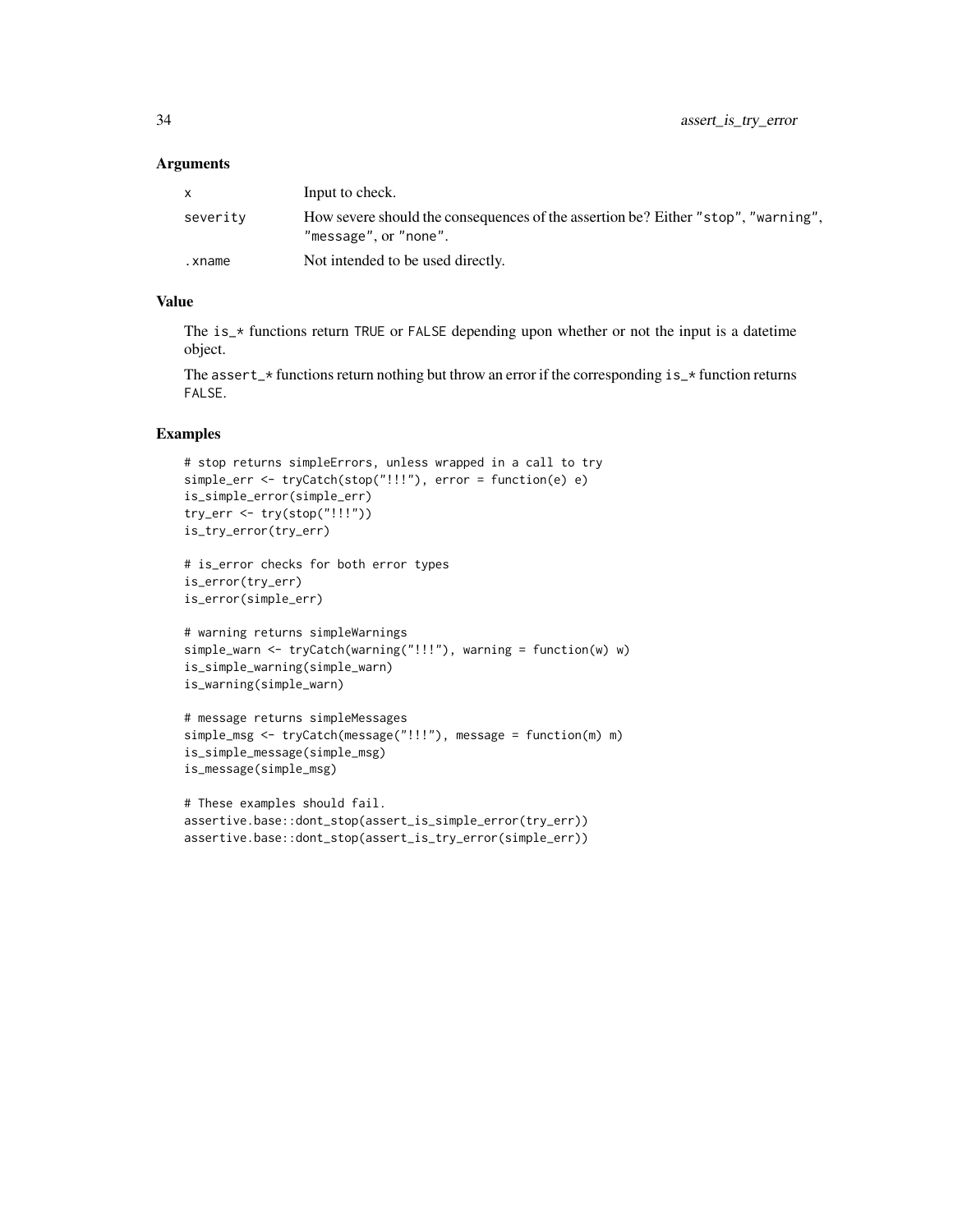# <span id="page-34-0"></span>Index

.Internal, *[14](#page-13-0)*, *[22](#page-21-0)*, *[29](#page-28-0)* .S3PrimitiveGenerics, *[29](#page-28-0)* assert\_all\_are\_classes, [3](#page-2-0) assert\_any\_are\_classes *(*assert\_all\_are\_classes*)*, [3](#page-2-0) assert\_is\_a\_bool, [6](#page-5-0) assert\_is\_a\_complex, [7](#page-6-0) assert\_is\_a\_double, [8](#page-7-0) assert\_is\_a\_number *(*assert\_is\_a\_double*)*, [8](#page-7-0) assert\_is\_a\_raw, [10](#page-9-0) assert\_is\_a\_string, [11](#page-10-0) assert\_is\_all\_of, [4](#page-3-0) assert\_is\_an\_integer, [4](#page-3-0) assert\_is\_any\_of *(*assert\_is\_all\_of*)*, [4](#page-3-0) assert\_is\_array, [5](#page-4-0) assert\_is\_builtin\_function *(*assert\_is\_closure\_function*)*, [13](#page-12-0) assert\_is\_call, [12](#page-11-0) assert\_is\_character *(*assert\_is\_a\_string*)*, [11](#page-10-0) assert\_is\_closure\_function, [13](#page-12-0) assert\_is\_complex *(*assert\_is\_a\_complex*)*, [7](#page-6-0) assert\_is\_condition *(*assert\_is\_try\_error*)*, [33](#page-32-0) assert\_is\_data.frame, [14](#page-13-0) assert\_is\_data.table, [15](#page-14-0) assert\_is\_date, [16](#page-15-0) assert\_is\_double *(*assert\_is\_a\_double*)*, [8](#page-7-0) assert\_is\_environment, [17](#page-16-0) assert\_is\_error *(*assert\_is\_try\_error*)*, [33](#page-32-0) assert\_is\_expression *(*assert\_is\_call*)*, [12](#page-11-0) assert\_is\_externalptr, [18](#page-17-0) assert\_is\_factor, [18](#page-17-0) assert\_is\_formula, [19](#page-18-0)

assert\_is\_function, [20](#page-19-0) assert\_is\_inherited\_from, [21](#page-20-0) assert\_is\_integer *(*assert\_is\_an\_integer*)*, [4](#page-3-0) assert\_is\_internal\_function, [22](#page-21-0) assert\_is\_language *(*assert\_is\_call*)*, [12](#page-11-0) assert\_is\_leaf, [23](#page-22-0) assert\_is\_list, [24](#page-23-0) assert\_is\_logical *(*assert\_is\_a\_bool*)*, [6](#page-5-0) assert\_is\_matrix *(*assert\_is\_array*)*, [5](#page-4-0) assert\_is\_message *(*assert\_is\_try\_error*)*, [33](#page-32-0) assert\_is\_mts, [25](#page-24-0) assert\_is\_name *(*assert\_is\_call*)*, [12](#page-11-0) assert\_is\_numeric *(*assert\_is\_a\_double*)*, [8](#page-7-0) assert\_is\_one\_sided\_formula *(*assert\_is\_formula*)*, [19](#page-18-0) assert\_is\_ordered *(*assert\_is\_factor*)*, [18](#page-17-0) assert\_is\_pairlist *(*assert\_is\_list*)*, [24](#page-23-0) assert\_is\_posixct *(*assert\_is\_date*)*, [16](#page-15-0) assert\_is\_posixlt *(*assert\_is\_date*)*, [16](#page-15-0) assert\_is\_primitive *(*assert\_is\_function*)*, [20](#page-19-0) assert\_is\_qr, [26](#page-25-0) assert\_is\_raster, [26](#page-25-0) assert\_is\_raw *(*assert\_is\_a\_raw*)*, [10](#page-9-0) assert\_is\_ref\_class\_generator *(*assert\_is\_S4*)*, [30](#page-29-0) assert\_is\_ref\_class\_object *(*assert\_is\_S4*)*, [30](#page-29-0) assert\_is\_relistable, [27](#page-26-0) assert\_is\_s3\_generic, [28](#page-27-0) assert\_is\_s3\_group\_generic *(*assert\_is\_s3\_generic*)*, [28](#page-27-0) assert\_is\_s3\_internal\_generic *(*assert\_is\_s3\_generic*)*, [28](#page-27-0) assert\_is\_s3\_method *(*assert\_is\_s3\_generic*)*, [28](#page-27-0)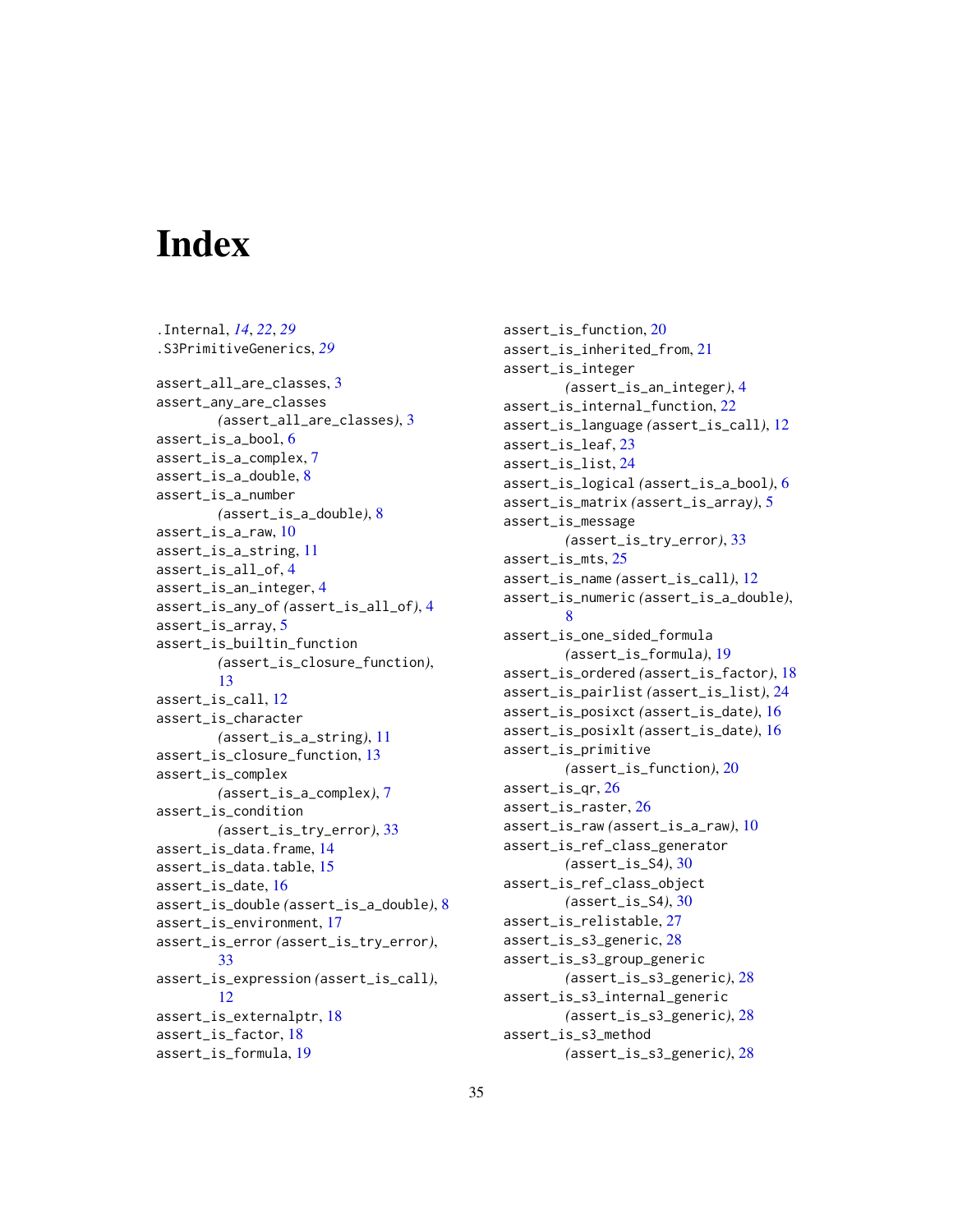```
assert_is_s3_primitive_generic
        (assert_is_s3_generic), 28
assert_is_S4, 30
assert_is_s4 (assert_is_S4), 30
assert_is_s4_group_generic
        (assert_is_s3_generic), 28
assert_is_simple_error
        (assert_is_try_error), 33
assert_is_simple_message
        (assert_is_try_error), 33
assert_is_simple_warning
        (assert_is_try_error), 33
assert_is_special_function
        (assert_is_closure_function),
        13
assert_is_stepfun (assert_is_function),
        20
assert_is_symbol (assert_is_call), 12
assert_is_table, 31
assert_is_tbl, 32
assert_is_tbl_cube (assert_is_tbl), 32
assert_is_tbl_df (assert_is_tbl), 32
assert_is_tbl_dt (assert_is_tbl), 32
assert_is_try_error, 33
assert_is_ts (assert_is_mts), 25
assert_is_tskernel (assert_is_mts), 25
assert_is_two_sided_formula
        (assert_is_formula), 19
assert_is_warning
        (assert_is_try_error), 33
```

```
dendrogram, 23
```
getGroupMembers, *[29](#page-28-0)*

inherits, *[21,](#page-20-0) [22](#page-21-0)* is, *[22](#page-21-0)* is.call, *[13](#page-12-0)* is.character, *[11](#page-10-0)* is.complex, *[8](#page-7-0)* is.data.frame, *[15](#page-14-0)* is.data.table, *[16](#page-15-0)*, *[32](#page-31-0)* is.environment, *[17](#page-16-0)* is.expression, *[13](#page-12-0)* is.factor, *[19](#page-18-0)* is.function, *[14](#page-13-0)*, *[21,](#page-20-0) [22](#page-21-0)*, *[29](#page-28-0)* is.integer, *[5](#page-4-0)* is.language, *[13](#page-12-0)* is.list, *[24](#page-23-0)*

is.logical, *[7](#page-6-0)* is.name, *[13](#page-12-0)* is.numeric, *[9](#page-8-0)* is.qr, *[26](#page-25-0)* is.raster, *[27](#page-26-0)* is.raw, *[10](#page-9-0)* is.relistable, *[28](#page-27-0)* is.table, *[31](#page-30-0)* is.ts, *[25](#page-24-0)* is2, *[4](#page-3-0)*, *[22](#page-21-0)* is\_a\_bool *(*assert\_is\_a\_bool*)*, [6](#page-5-0) is\_a\_complex *(*assert\_is\_a\_complex*)*, [7](#page-6-0) is\_a\_double *(*assert\_is\_a\_double*)*, [8](#page-7-0) is\_a\_number *(*assert\_is\_a\_double*)*, [8](#page-7-0) is\_a\_raw *(*assert\_is\_a\_raw*)*, [10](#page-9-0) is\_a\_string *(*assert\_is\_a\_string*)*, [11](#page-10-0) is\_an\_integer *(*assert\_is\_an\_integer*)*, [4](#page-3-0) is\_array *(*assert\_is\_array*)*, [5](#page-4-0) is\_builtin\_function *(*assert\_is\_closure\_function*)*, [13](#page-12-0) is\_call *(*assert\_is\_call*)*, [12](#page-11-0) is\_character *(*assert\_is\_a\_string*)*, [11](#page-10-0) is\_class *(*assert\_all\_are\_classes*)*, [3](#page-2-0) is\_closure\_function, *[29](#page-28-0)* is\_closure\_function *(*assert\_is\_closure\_function*)*, [13](#page-12-0) is\_complex *(*assert\_is\_a\_complex*)*, [7](#page-6-0) is\_condition *(*assert\_is\_try\_error*)*, [33](#page-32-0) is\_data.frame *(*assert\_is\_data.frame*)*, [14](#page-13-0) is\_data.table *(*assert\_is\_data.table*)*, [15](#page-14-0) is\_date *(*assert\_is\_date*)*, [16](#page-15-0) is\_double *(*assert\_is\_a\_double*)*, [8](#page-7-0) is\_environment, *[20](#page-19-0)* is\_environment *(*assert\_is\_environment*)*, [17](#page-16-0) is\_error *(*assert\_is\_try\_error*)*, [33](#page-32-0) is\_expression *(*assert\_is\_call*)*, [12](#page-11-0) is\_externalptr *(*assert\_is\_externalptr*)*, [18](#page-17-0) is\_factor *(*assert\_is\_factor*)*, [18](#page-17-0) is\_formula *(*assert\_is\_formula*)*, [19](#page-18-0) is\_function, *[14](#page-13-0)*, *[22](#page-21-0)*, *[29](#page-28-0)* is\_function *(*assert\_is\_function*)*, [20](#page-19-0) is\_inherited\_from *(*assert\_is\_inherited\_from*)*, [21](#page-20-0) is\_integer, *[9](#page-8-0)*